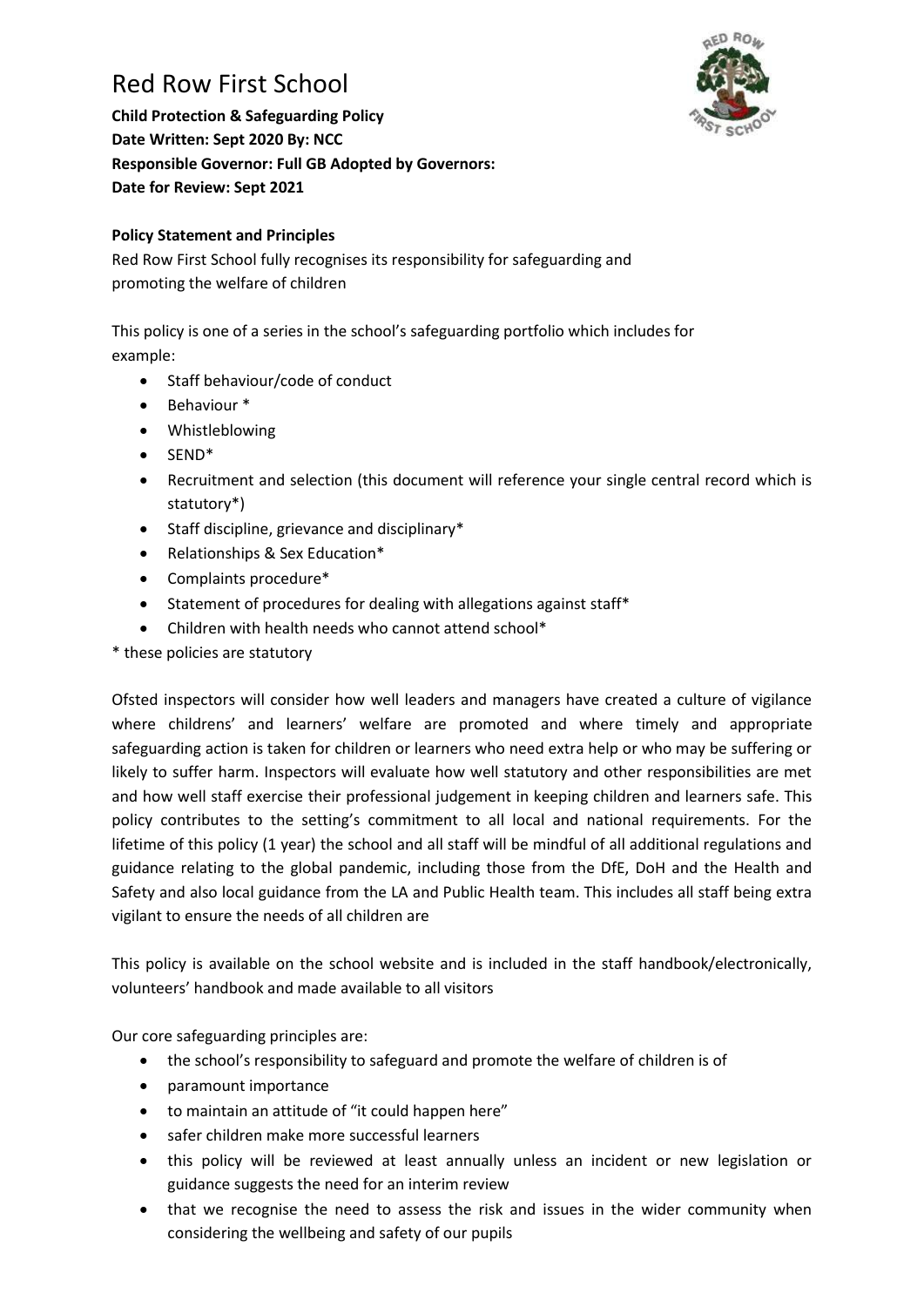#### **Child Protection Statement**

We recognise our moral and statutory responsibility to safeguard and promote the welfare of all pupils. We endeavour to provide a safe and welcoming environment where children/young people are respected and valued. We are alert to the signs of abuse and neglect and follow our procedures to ensure that children receive effective support and protection.

At Red Row First school pupils are taught about safeguarding, including online, through various teaching and learning opportunities and the school is fully committed to this as part of the delivery of a broad and balanced curriculum. Children are taught to recognise when they are at risk and how to get help when they need it.

The procedures contained in this policy apply to all staff volunteers, visitors and governors and are consistent with those of the local safeguarding partnership (NSSP)

#### **Policy Principles**

- The welfare of the child is paramount
- All children and young people, regardless of age, gender, ability, culture, race, language, religion or sexual identity, have equal rights to protection
- All staff have an equal responsibility to act on any suspicion or disclosure that may suggest a child is at risk of harm
- the school assesses the risks and issues in the wider community when considering the wellbeing of its pupils
- Pupils and staff involved in child protection issues will receive appropriate support

#### **Policy Aims**

- To demonstrate the school's commitment with regard to safeguarding and child
- protection to pupils, parents and other partners
- To contribute to the school's safeguarding portfolio
- To provide all staff with the necessary information to enable them to meet their child protection responsibilities
- To ensure consistent good practice

For the purposes of this policy the following terminology is used:

- Safeguarding and promoting the welfare of children is defined for the purposes of this guidance as:
- protecting children from maltreatment;
- preventing impairment of children's mental and physical health or development
- ensuring that children grow up in circumstances consistent with the provision of safe and effective care
- taking action to enable all children to have the best outcomes.

**Children** includes everyone under the age of 18.

**Child protection** refers to the processes undertaken to protect children who have been identified as suffering from or being at risk of suffering significant harm

**Staff** refers to all of those working for or on behalf of the school, full time or part time, temporary or permanent in either a paid or voluntary capacity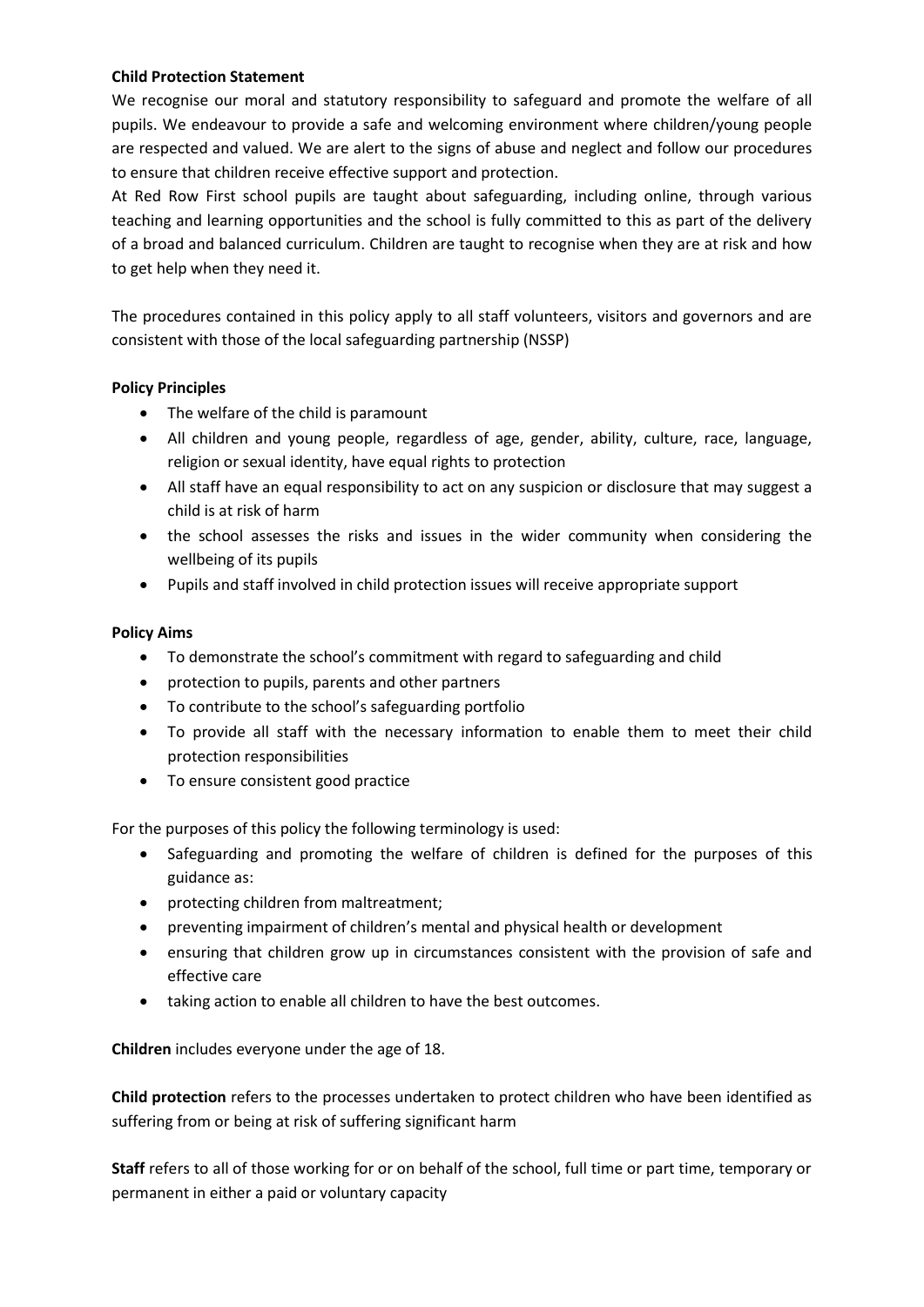**Parent** refers to birth parents and other adults who are in a parenting role, for example step parents, foster carers and adoptive parents

The statutory guidance**, Keeping Children Safe in Education 2020**, is issued under Section 175 of the Education Act 2002, the Education (Independent School Standards) Regulations 2014 and the Education (Non-Maintained Special Schools) (England) Regulations 2011. Schools and colleges must have regard to this guidance when carrying out their duties to safeguard and promote the welfare of children. Unless otherwise stated, 'school' in this guidance means all schools, whether maintained, non-maintained or independent, including academies and free schools, alternative provision academies and pupil referral units.

All staff must read, and **evidence** that they understand the content of Part One and Annexe A of this guidance and have all been issued with a copy. A record to confirm this is held by the school office manager.

**What to do if you're worried a child is being abused 2015 - Advice for practitioners** is non statutory advice which helps practitioners (everyone who works with children) to identify abuse and neglect and take appropriate action and copies are available via the school office manager.

Due to their day-to-day contact with pupils, school staff are uniquely placed to observe changes in children's behaviour and the outward signs of abuse. Children may also turn to a trusted adult in school when they are in distress or at risk. It is vital that **all school staff** are alert to the signs of abuse and understand the procedures for reporting their concerns. The school will always act on identified concerns.

At Red Row First school we recognise that when a child has a social worker, it is an indicator that the child is more at risk than most pupils.

This may mean that they are more vulnerable to further harm, as well as facing educational barriers to attendance, learning, behaviour and poor mental health.

We take these needs into account when making plans to support pupils who have a social worker.

Children and young people with special educational needs and disabilities can face additional safeguarding challenges because:

- there may be assumptions that indicators of possible abuse such as behaviour,
- mood and injury relate to the child's disability without further exploration;
- children with SEN and disabilities can be disproportionately impacted by things like bullying without outwardly showing any signs; and
- difficulties may arise in overcoming communication barriers.

At Red Row First School we identify pupils who might need more support to be kept safe or to keep themselves safe by:

# **Categories of Abuse (see Appendix A for details inc signs and symptoms)**

**Abuse**: a form of maltreatment of a child. Somebody may abuse or neglect a child by inflicting harm or by failing to act to prevent harm. Children may be abused in a family or in an institutional or community setting by those known to them or, more rarely, by others.

Abuse can take place wholly online, or technology may be used to facilitate offline abuse. Children may be abused by an adult or adults or by another child or children.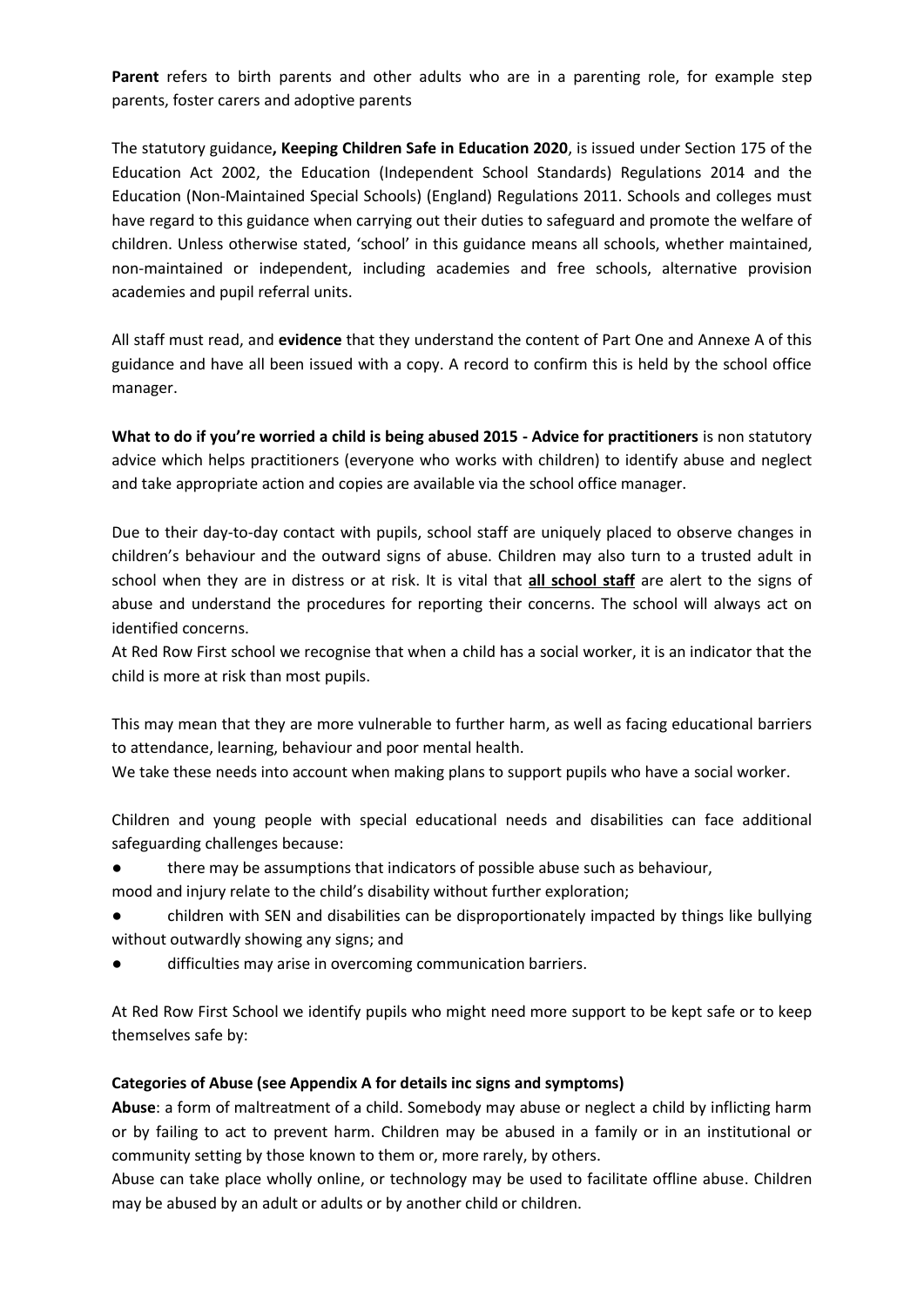**Physical abuse**: a form of abuse which may involve hitting, shaking, throwing, poisoning, burning or scalding, drowning, suffocating or otherwise causing physical harm to a child. Physical harm may also be caused when a parent or carer fabricates the symptoms of, or deliberately induces, illness in a child.

**Emotional abuse**: the persistent emotional maltreatment of a child such as to cause severe and adverse effects on the child's emotional development. It may involve conveying to a child that they are worthless or unloved, inadequate, or valued only insofar as they meet the needs of another person. It may include not giving the child opportunities to express their views, deliberately silencing them or 'making fun' of what they say or how they communicate. It may feature age or developmentally inappropriate expectations being imposed on children. These may include interactions that are beyond a child's developmental capability as well as overprotection and limitation of exploration and learning, or preventing the child from participating in normal social interaction. It may involve seeing or hearing the ill-treatment of another. It may involve serious bullying (including cyberbullying), causing children frequently to feel frightened or in danger, or the exploitation or corruption of children. Some level of emotional abuse is involved in all types of maltreatment of a child, although it may occur alone.

**Sexual Abuse**: involves forcing or enticing a child or young person to take part in sexual activities, not necessarily involving a high level of violence, whether or not the child is aware of what is happening. The activities may involve physical contact, including assault by penetration (for example rape or oral sex) or non-penetrative acts such as masturbation, kissing, rubbing and touching outside of clothing. They may also include non-contact activities, such as involving children in looking at, or in the production of, sexual images, watching sexual activities, encouraging children to behave in sexually inappropriate ways, or grooming a child in preparation for abuse. Sexual abuse can take place online, and technology can be used to facilitate offline abuse. Sexual abuse is not solely perpetrated by adult males. Women can also commit acts of sexual abuse, as can other children. The sexual abuse of children by other children is a specific safeguarding issue in education.

**Neglect**: the persistent failure to meet a child's basic physical and/or psychological needs, likely to result in the serious impairment of the child's health or development. Neglect may occur during pregnancy, for example, as a result of maternal substance abuse. Once a child is born, neglect may involve a parent or carer failing to: provide adequate food, clothing and shelter (including exclusion from home or abandonment); protect a child from physical and emotional harm or danger; ensure adequate supervision (including the use of inadequate care-givers); or ensure access to appropriate medical care or treatment. It may also include neglect of, or unresponsiveness to, a child's basic emotional needs.

#### **Other Safeguarding Issues**

All staff should have an awareness of safeguarding issues that can put children at risk of harm. Behaviours linked to issues such as drug taking, alcohol abuse, deliberately missing education and sexting (also known as youth produced sexual imagery) put children in danger.

#### **Child Sexual Exploitation (CSE) and Child Criminal Exploitation (CCE)**

Both CSE and CCE are forms of abuse and both occur where an individual or group takes advantage of an imbalance in power to coerce, manipulate or deceive a child into sexual or criminal activity. Whilst age may be the most obvious, this power imbalance can also be due to a range of other factors including gender, sexual identity, cognitive ability, physical strength, status, and access to economic or other resources. In some cases, the abuse will be in exchange for something the victim needs or wants and/or will be to the financial benefit or other advantage (such as increased status) of the perpetrator or facilitator. The abuse can be perpetrated by individuals or groups, males or females, and children or adults. The abuse can be a one-off occurrence or a series of incidents over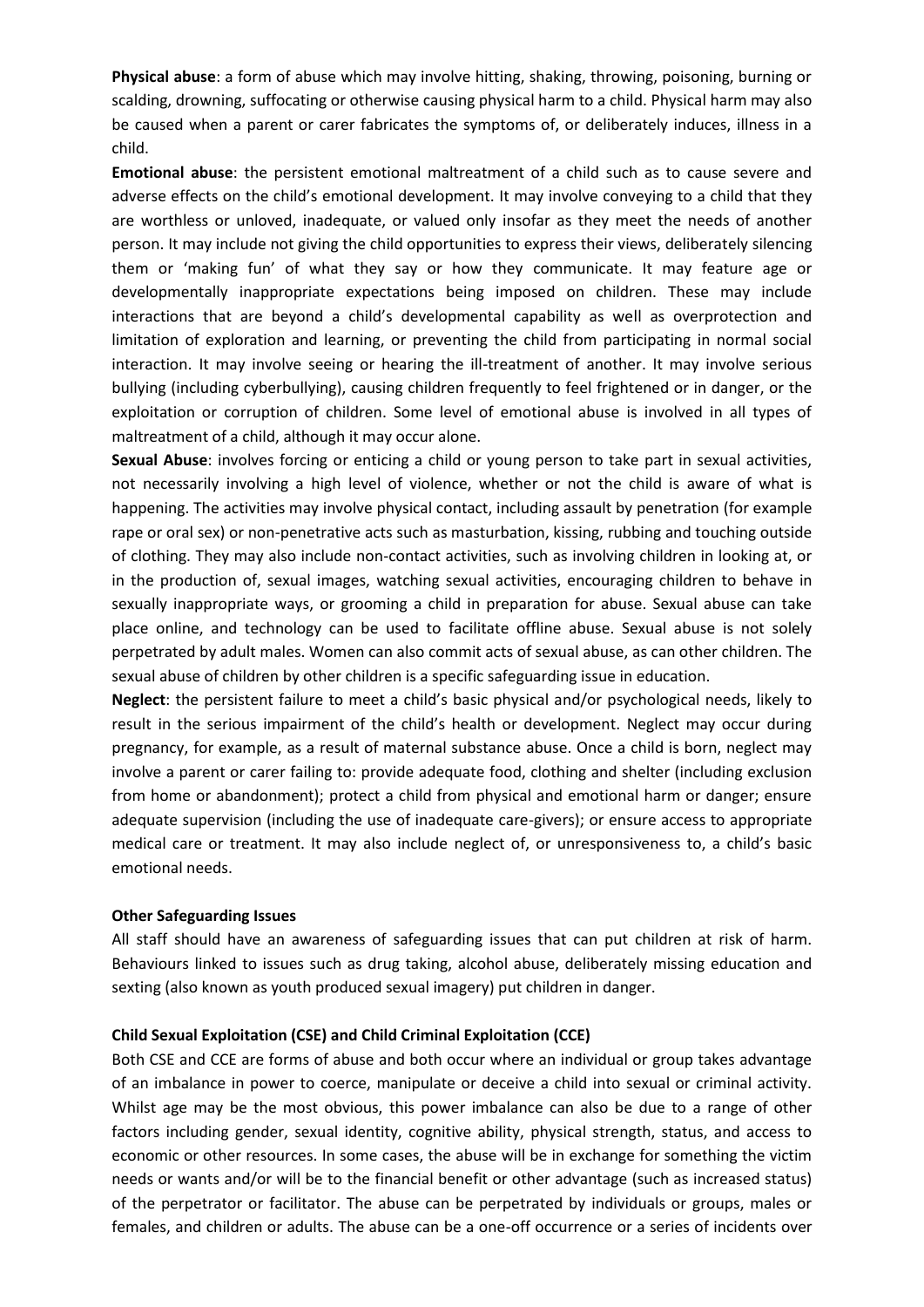time, and range from opportunistic to complex organised abuse. It can involve force and/or enticement-based methods of compliance and may, or may not, be accompanied by violence or threats of violence. Victims can be exploited even when activity appears consensual and it should be noted exploitation as well as being physical can be facilitated and/or take place online. County lines is a term used to describe gangs and organised criminal networks involved in exporting illegal drugs (primarily crack cocaine and heroin) into one or more importing areas [within the UK], using dedicated mobile phone lines or other form of "deal line".'Exploitation is an integral part of the county lines offending model with children and vulnerable adults exploited to move [and store] drugs and money. Offenders will often use coercion, intimidation, violence (including sexual violence) and weapons to ensure compliance of victims.

#### **Peer on Peer Abuse**

All staff should be aware that children can abuse other children (often referred to as peer on peer abuse). This is most likely to include, but may not be limited to: bullying (including cyberbullying); physical abuse such as hitting, kicking, shaking, biting, hair pulling, or otherwise causing physical harm; sexual violence, such as rape, assault by penetration and sexual assault; sexual harassment, such as sexual comments, remarks, jokes and online sexual harassment, which may be stand-alone or part of a broader pattern of abuse; upskirting, which typically involves taking a picture under a person's clothing without them knowing, with the intention of viewing their genitals or buttocks to obtain sexual gratification, or cause the victim humiliation, distress or alarm; sexting (also known as youth produced sexual imagery); and initiation/hazing type violence and rituals. All staff should be clear as to the school's or college's policy and procedures with regards to peer on peer abuse. Further guidance can be found in the 'UKCCIS Guidance: Sexting in schools and colleges, responding to incidents and safeguarding young people (2017)'

#### **Serious Violence** .

All staff should be aware of indicators, which may signal that children are at risk from, or are involved with serious violent crime. These may include increased absence from school, a change in friendships or relationships with older individuals or groups, a significant decline in performance, signs of self-harm or a significant change in wellbeing, or signs of assault or unexplained injuries. Unexplained gifts or new possessions could also indicate that children have been approached by, or are involved with, individuals associated with criminal networks or gangs. All staff should be aware of the associated risks and understand the measures in place to manage these.

#### **Female Genital Mutilation**

Whilst all staff should speak to the designated safeguarding lead (or deputy) with regard to any concerns about female genital mutilation (FGM), there is a specific legal duty on teachers. If a teacher, in the course of their work in the profession, discovers that an act of FGM appears to have been carried out on a girl under the age of 18, the teacher must report this to the police.

#### **Mental Health**

All staff should also be aware that mental health problems can, in some cases, be an indicator that a child has suffered or is at risk of suffering abuse, neglect or exploitation. Only appropriately trained professionals should attempt to make a diagnosis of a mental health problem. Staff however, are well placed to observe children day-to-day and identify those whose behaviour suggests that they may be experiencing a mental health problem or be at risk of developing one. Where children have suffered abuse and neglect, or other potentially traumatic adverse childhood experiences, this can have a lasting impact throughout childhood, adolescence and into adulthood. It is key that staff are aware of how these children's experiences can impact on their mental health, behaviour and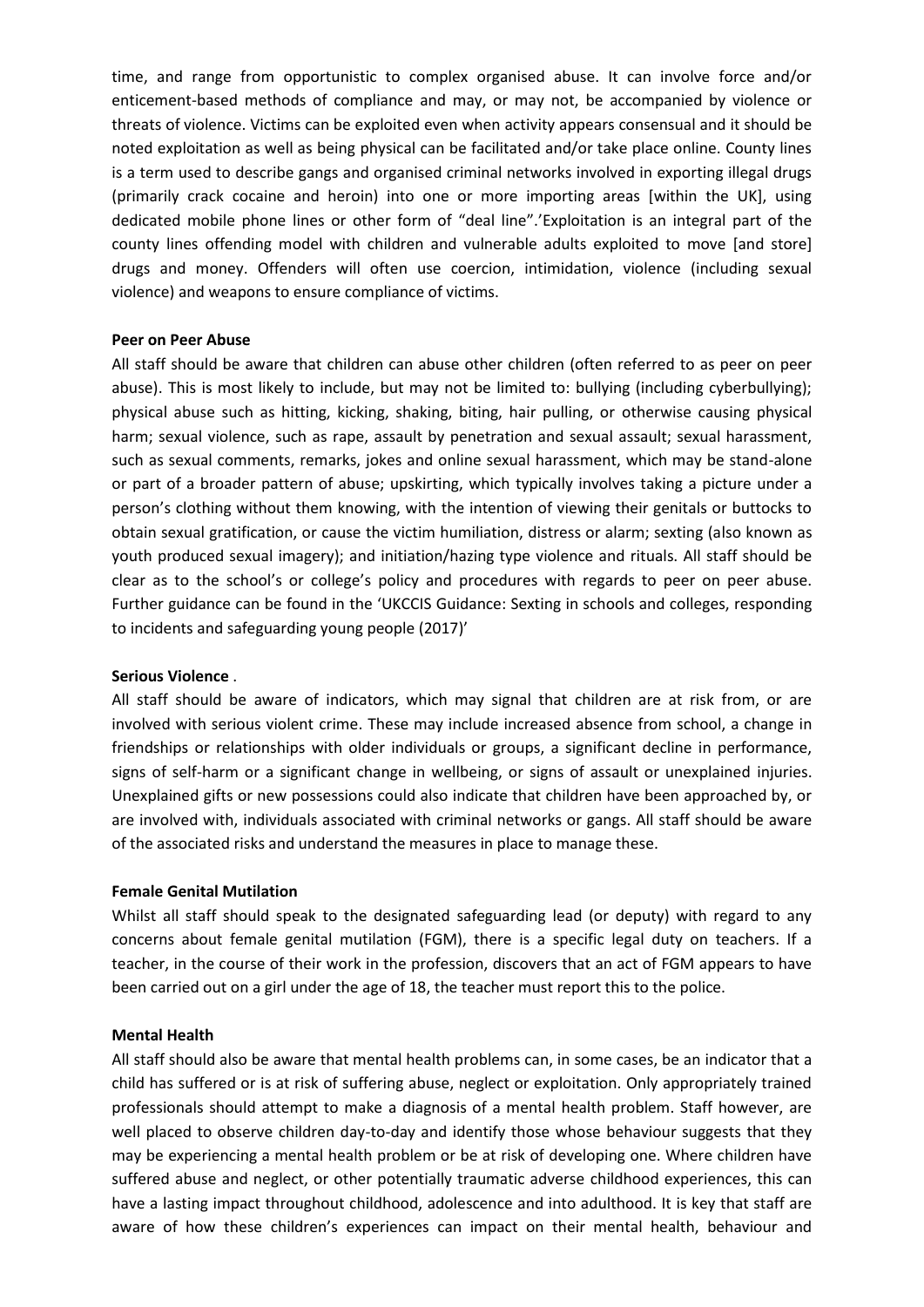education. If staff have a mental health concern about a child that is also a safeguarding concern, immediate action should be taken, following their child protection policy and speaking to the designated safeguarding lead or a deputy.

#### **Domestic Abuse**

Domestic Abuse is any incident or pattern of incidents of controlling, coercive, threatening behaviour, violence or abuse between those aged 16 or over who are, or have been, intimate partners or family members regardless of gender or sexuality. The abuse can encompass, but is not limited to: psychological; physical; sexual; financial; and emotional. All children can witness and be adversely affected by domestic abuse in the context of their home life where domestic abuse occurs between family members. Exposure to domestic abuse and/or violence can have a serious, long lasting emotional and psychological impact on children. In some cases, a child may blame themselves for the abuse or may have had to leave the family home as a result.

#### **Children Missing Education**

Knowing where children are during school hours is an extremely important aspect of Safeguarding. Missing school can be an indicator of abuse and neglect and may also raise concerns about others safeguarding issues, including the criminal exploitation of children. We monitor attendance carefully and address poor or irregular attendance without delay. We will always follow up with parents/carers when pupils are not at school. This means we

need to have a least two up to date contacts numbers for parents/carers. Parents should remember to update the school as soon as possible if the numbers change.

In response to the guidance in Keeping Children Safe in Education (2020) the school has:

- 1) Staff who understand what to do when children do not attend regularly
- 2) Appropriate policies, procedures and responses for pupils who go missing from education (especially on repeat occasions).
- 3) Staff who know the signs and triggers for travelling to conflict zones, FGM and forced marriage.
- 4) Procedures to inform the local authority when we plan to take pupils off-roll when they:
	- 1) leave school to be home educated
	- 2) move away from the school's location
	- 3) remain medically unfit beyond compulsory school age
	- 4) are in custody for four months or more (and will not return to school afterwards); or
	- 5) are permanently excluded

We will ensure that pupils who are expected to attend the school, but fail to take up the place will be referred to the local authority.

When a pupil leaves the school, we will record the name of the pupil's new school and their expected start date.

# **Preventing Radicalisation**

As part of the Counter Terrorism and Security Act 2015, schools have a duty to 'prevent people being drawn into terrorism'. This has become known as the 'Prevent Duty'.

Where staff are concerned that children and young people are developing extremist views or show signs of becoming radicalized, they should discuss this with the Designated Safeguarding Lead.

The Designated Safeguarding Lead has received training about the Prevent Duty and tackling extremism and is able to support staff with any concerns they may have.

We use the curriculum to ensure that children and young people understand how people with extreme views share these with others, especially using the internet.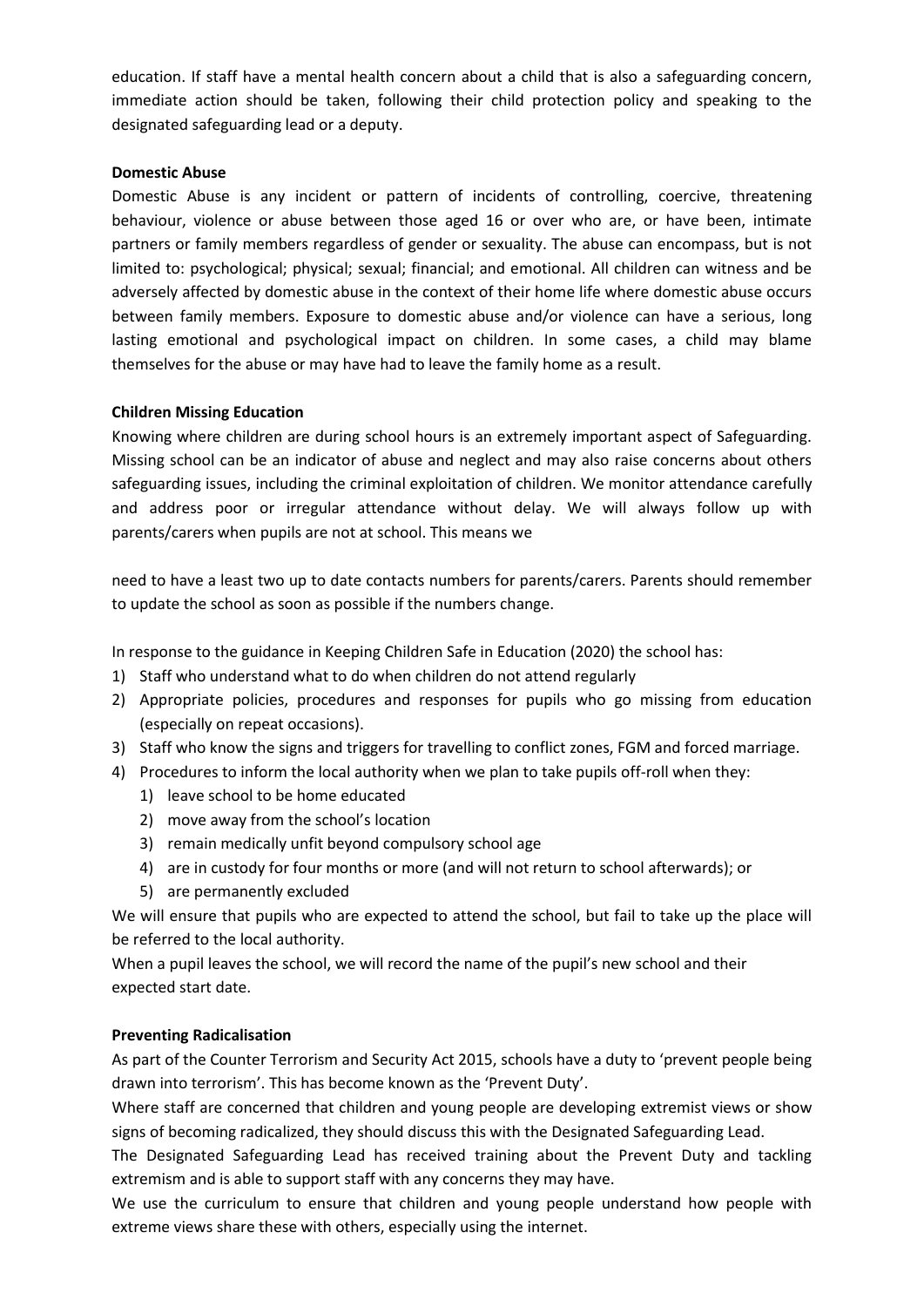# **Private Fostering**

A private fostering arrangement is one that is made privately (without the involvement of a local authority) for the care of a child under the age of 16 years (under 18, if disabled) by someone other than a parent or close relative, in their own home, with the intention that it should last for 28 days or more.

A close family relative is defined as a 'grandparent, brother, sister, uncle or aunt' and includes halfsiblings and step-parents; it does not include great-aunts or uncles, great grandparents or cousins. Parents and private foster carers both have a legal duty to inform the relevant local authority at least six weeks before the arrangement is due to start; not to do so is a criminal offence.

# **Roles and Responsibilities**

# **The Designated Safeguarding lead (DSL) is**:

• Richard Bollands, [richard.bollands@redrow.northumberland.sch.uk](mailto:richard.bollands@redrow.northumberland.sch.uk), 01670 760282

# **The Deputy Designated Safeguarding lead is**:

• Amy Walton, [amy.walton@redrow.northumberland.sch.uk](mailto:amy.walton@redrow.northumberland.sch.uk), 01670 760282

# **The Governor with responsibility for safeguarding is**:

- Claire Clark
- 01670 760282

# **The head teacher is Richard Bollands**

# **The Designated Safeguarding Lead**:

- has the status and authority within the school to carry out the duties of the post, including committing resources and supporting and directing other staff
- is appropriately trained, receiving annual updates and face to face training provided by the safeguarding board every two years.
- acts as a source of support and expertise to the school community
- encourages a culture of listening to children and taking account of their wishes and feelings
- is alert to the specific needs of children in need, those with special educational needs and young carers
- has a working knowledge of Northumberland Strategic Safeguarding Partnership(NSSP) procedures https://www.proceduresonline.com/northumberlandcs/index.html
- makes staff aware of NSSP training courses (all available through Learning Together http://ncc.learningpool.com/ )and the latest policies and procedures on safeguarding
- has an understanding of locally agreed processes for providing early help and intervention http://www.northumberland.gov.uk/Children/Family/Support.aspx#earlyhelpassessmentfo rms
- keeps detailed written records of all concerns, ensuring that such records are stored securely but kept separate from, the pupil's general file
- refers cases of suspected abuse to children's social care or police as appropriate
- notifies children's social care if a child with a child protection plan has unexplained
- absences
- ensures that when a pupil leaves the school, their child protection file is sent securely to the new school (separately from the main pupil file and ensuring secure transit) and confirmation of receipt is obtained. The pupil's social worker should also be informed of the change in school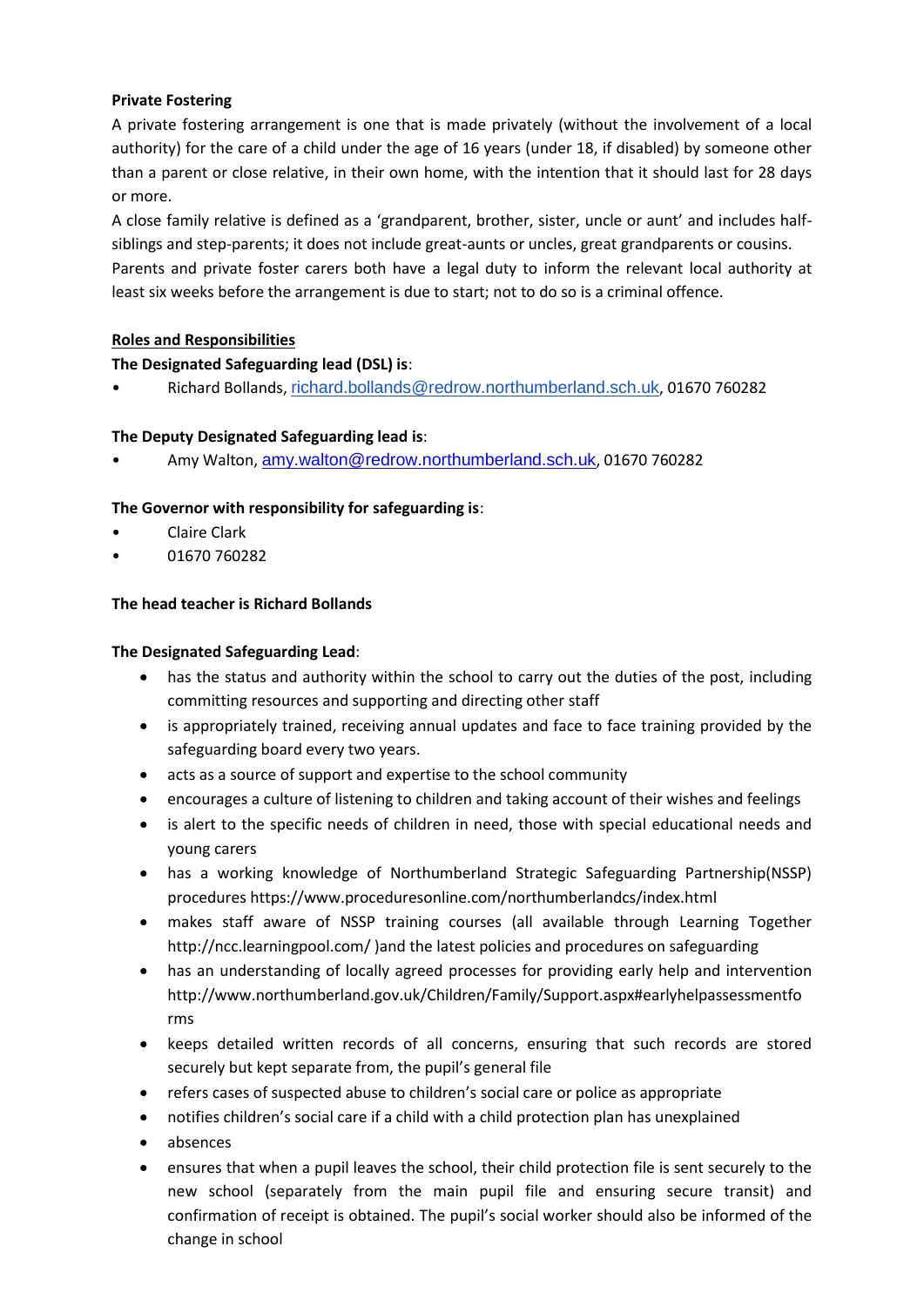- attends and/or contributes to child protection conferences
- coordinates the school's contribution to child protection plans
- ensures that all appropriate staff members have a working knowledge and understanding of their role in case conferences, core groups and other multi-agency planning meetings, to ensure that they attend and are able to effectively contribute when required to do so
- develops effective links with relevant statutory and voluntary agencies including the NSSP
- ensures that all staff sign to indicate that they have read and understood the child protection policy
- ensures that the child protection policy and procedures are regularly reviewed and updated annually, working with governors and trustees
- liaises with the nominated governor and headteacher (where the role is not carried out by the headteacher) as appropriate
- ensures a record of staff attendance at child protection and safeguarding training is maintained
- ensures staff are kept up to date with key priorities within the LA, including learning from serious practice reviews
- makes the child protection & safeguarding policy available publicly, on the school's
- website or by other means
- ensures parents are aware of the school's role in safeguarding and that referrals about suspected abuse and neglect may be made
- has the lead role for Operation Encompass and Operation Endeavour in the school and
- ensures the school meets all requirements set out in the LA procedures
- reports concerns that a pupil may be at risk of radicalisation or involvement in terrorism, following the Prevent referral process and refer cases by e-mail to OneCall . If the matter is urgent then Police must be contacted by dialling 999. In cases where further advice from the Police is sought dial 101.
- The Department of Education has also set up a dedicated telephone helpline for staff and governors to raise concerns around Prevent (020 7340 7264)
- meets all other responsibilities as set out for DSLs in Keeping Children Safe in Education 2020.

**Whilst the activities of the Designated Safeguarding Lead can be delegated to appropriately trained deputies, the ultimate lead responsibility for child protection, as set out above, remains with the Designated Safeguarding Lead; this lead responsibility will not be delegated.**

# **The Deputy Designated Safeguarding Lead(**s):

Are appropriately trained and, in the absence of the Designated Safeguarding Lead, carries out those functions necessary to ensure the ongoing safety and protection of pupils. In the event of the longterm absence of the designated safeguarding lead, the deputy will assume all of the functions above.

If the DSL (or deputy) are not available, staff should contact a member of the leadership team to seek advice. Advice can also be sought from colleagues in the Schools' Safeguarding team (01670 622720) or One Call, the Local Authority's single point of access on 01670 536400

# **The Governing Body**:

Ensures that the school:

 appoints a DSL for child protection who is a member of the senior leadership team and who has undertaken training in inter-agency working, in addition to basic child protection training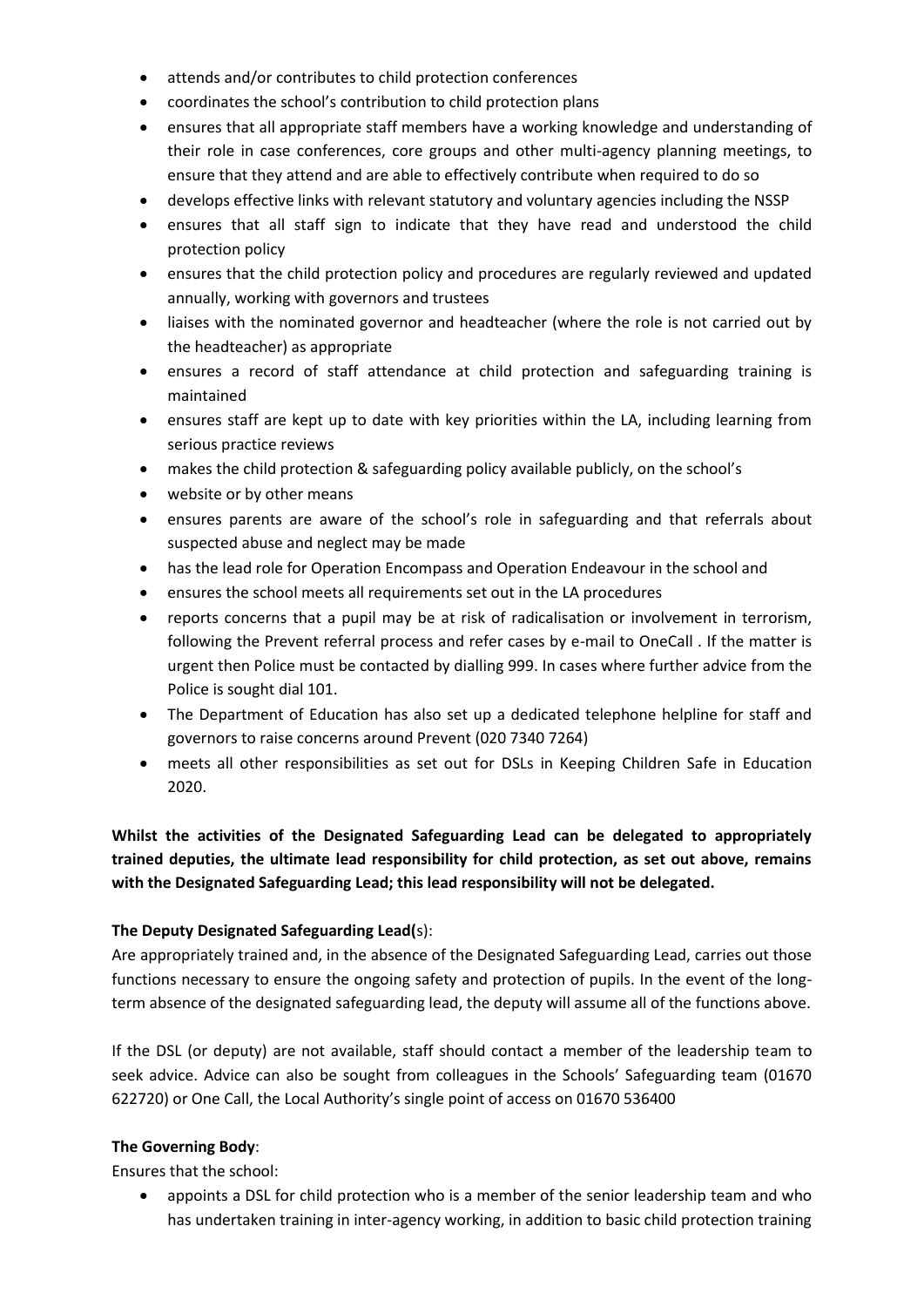- ensures that the DSL role is explicit in the role holder's job description
- has a child protection policy and procedures
- has a staff code of conduct, which is reviewed annually and made available publicly on
- the school's website or by other means
- has procedures for dealing with allegations of abuse made against members of staff including allegations made against the head teacher and allegations against other children
- follows safer recruitment procedures that include statutory checks on staff suitability to work with children and disqualification by association regulations
- develops a training strategy that ensures all staff, including the head teacher, receive information about the school's safeguarding arrangements, staff behaviour policy or code of conduct and the role of the DSL on induction, and appropriate child protection training, which is updated at least annually and will receive regular updates. The DSL receives face to face refresher training at two-yearly intervals and accesses an annual update in line with the Local Safeguarding Board requirements
- ensures that all staff, including temporary staff and volunteers are provided with the
- school's child protection policy and staff behaviour policy
- ensures that the school contributes to early help arrangements and inter agency working and plans
- provides a coordinated offer of early help when additional needs of children are identified
- considers how pupils may be taught about safeguarding, including online safety, as part of a broad and balanced curriculum.

The governing body nominates a member (normally the chair) to be responsible for liaising with the local authority and other agencies in the event of an allegation being made against the head teacher.

It is the responsibility of the governing body to ensure that the school's safeguarding,

recruitment and managing allegations procedures take into account the procedures and practice of the local authority and NSSP and national guidance.

An annual audit (S175) will be submitted, as required, to the local authority, including an action plan. The governing body should have oversight of the audit and the lead governor should work in conjunction with the DSL to ensure any gaps or areas of concern are addressed.

# **The Head Teacher:**

- ensures that the safeguarding and child protection policy and procedures are implemented and followed by all staff
- allocates sufficient time, training, support and resources, including cover arrangements when necessary, to enable the DSL and deputy to carry out their roles effectively, including the assessment of pupils and attendance at strategy discussions and other necessary meetings
- ensures that all staff feel able to raise concerns about poor or unsafe practice and that such concerns are handled sensitively and in accordance with the whistle blowing procedures
- ensures that pupils are provided with opportunities throughout the curriculum to learn about safeguarding, including keeping themselves safe online
- school leaders and governors ensure that the child's wishes are taken into account when
- determining action to be taken or services to be provided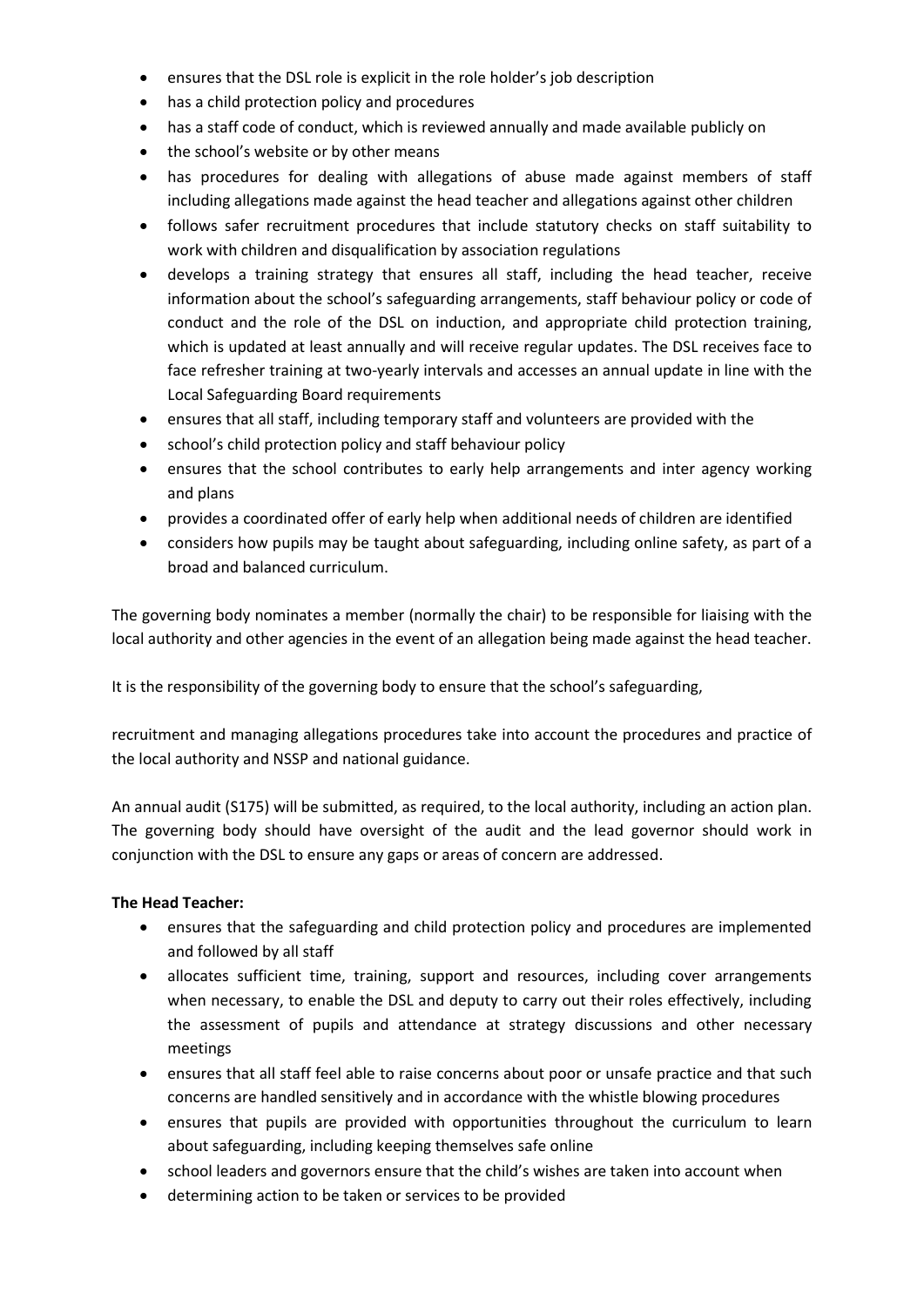- contacts the LADO immediately an allegation is made against a member of staff, seeking advice and then works with the LADO to follow the advice received
- ensures that anyone who has harmed or may pose a risk to a child is referred to the Disclosure and Barring Service.

# **Good Practice Guidelines and Staff Code of Conduct**

To meet and maintain our responsibilities towards pupils we need to agree standards of good practice which form a code of conduct for all staff. Good practice includes:

- treating all pupils with respect
- setting a good example by conducting ourselves appropriately
- involving pupils in decisions that affect them
- encouraging positive, respectful and safe behaviour among pupils
- being an active listener

being alert to changes in pupils' behaviour and to signs of abuse, neglect and exploitation

recognising that challenging behaviour may be an indicator of abuse

reading and understanding the school's safeguarding and child protection policy, staff behaviour policy and guidance documents on wider safeguarding issues, for example bullying, behaviour, physical contact, sexual exploitation, criminal exploitation,extremism, e-safety and information-sharing

asking the pupil's permission before initiating physical contact, such as assisting with dressing, physical support during PE or administering first aid

maintaining appropriate standards of conversation and interaction with and between pupils and avoiding the use of sexualised or derogatory language

being aware that the personal and family circumstances and lifestyles of some pupils lead to an increased risk of abuse

applying the use of reasonable force only as a last resort and in compliance with school and NSSP procedures

referring all concerns about a pupil's safety and welfare to the DSL, or, if necessary directly to police or children's social care. All verbal concerns will be recorded in writing/on CPOMS

following the school's rules with regard to relationships with pupils and communication with pupils, including on social media.

#### **Abuse of Position of Trust**

All school staff are aware that inappropriate behaviour towards pupils is unacceptable and that their conduct towards pupils must be beyond reproach.

In addition, staff should understand that, under the Sexual Offences Act 2003, it is an offence for a person over the age of 18 to have a sexual relationship with a person under the age of 18, where that person is in a position of trust, even if the relationship is consensual. This means that any sexual activity between a member of the school staff and a pupil under 18 may be a criminal offence, even if that pupil is over the age of consent.

The school's Staff Code of Conduct sets out our expectations of staff and is available to all staff members.

#### **Children Who May be Particularly Vulnerable**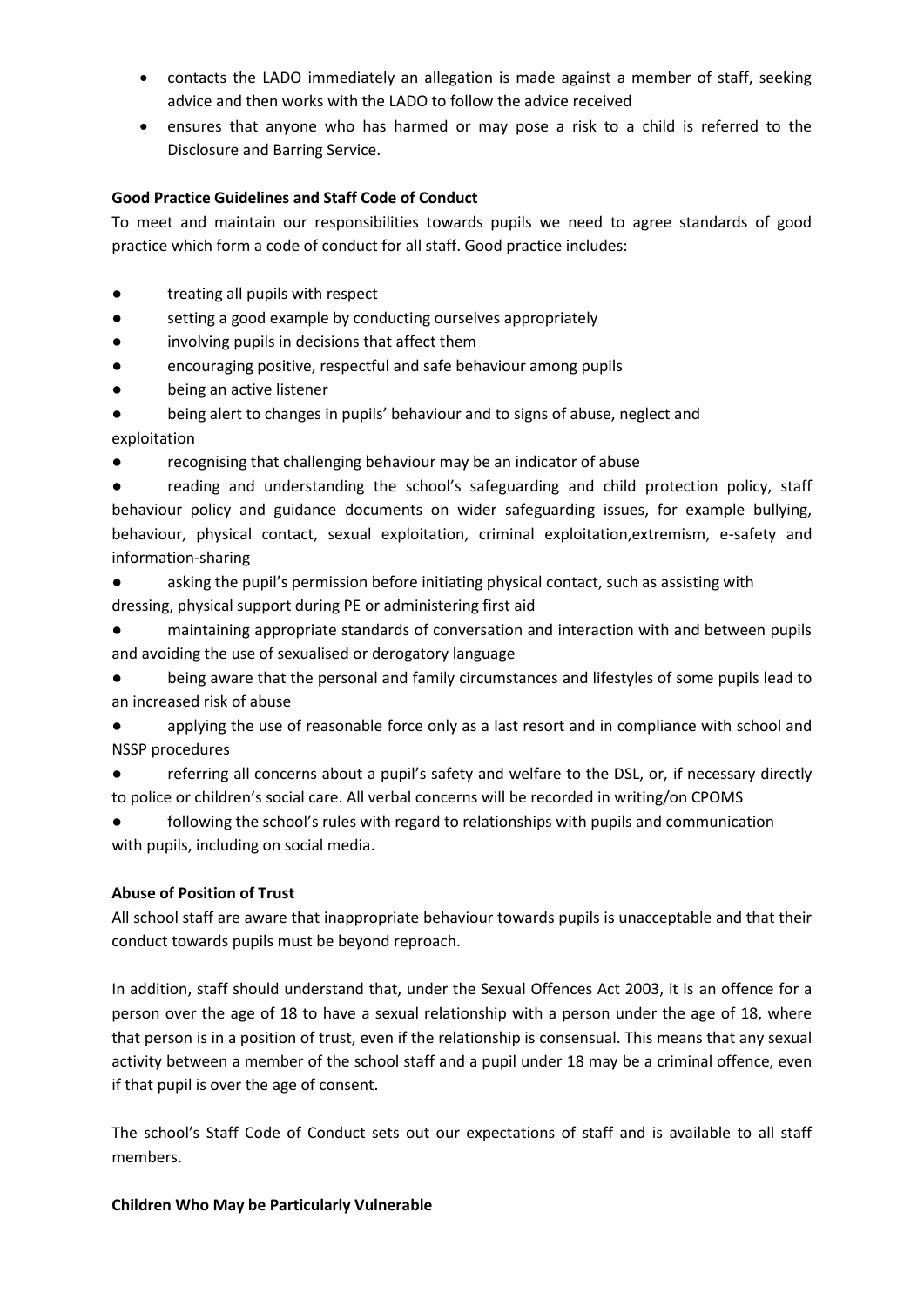Some children may have an increased risk of abuse. It is important to understand that this increase in risk is due more to societal attitudes and assumptions or child protection procedures that fail to acknowledge children's diverse circumstances, rather than the individual child's personality, impairment or circumstances. Many factors can contribute to an increase in risk, including prejudice and discrimination, isolation, social exclusion, communication issues and a reluctance on the part of some adults to accept that abuse can occur.

To ensure that all of our pupils receive equal protection, we will give special consideration to children who are:

- displaying early signs of abuse and/or neglect
- experiencing anxiety or mental health problems
- looked after or returned home after a period of care
- disabled or have special educational needs
- young carers
- affected by parental substance misuse, domestic violence or parental mental health needs or misusing substances themselves
- asylum seekers
- living away from home or in temporary accommodation
- vulnerable to being bullied, or engaging in bullying
- live transient lifestyles
- living in chaotic and unsupportive home situations
- vulnerable to discrimination and maltreatment on the grounds of race, ethnicity, religion, disability or sexuality
- at risk of sexual exploitation
- do not have English as a first language
- at risk of female genital mutilation (FGM)
- at risk of forced marriage
- at risk of being drawn into extremism or being radicalised
- showing signs of being drawn in to anti-social or criminal behaviour, including gang involvement and association with organised crime groups
- frequently missing/goes missing from care or from home
- at risk of modern slavery, trafficking or exploitation (inc County Lines)
- privately fostered

The above updated list provides examples of additionally vulnerable groups and is not exhaustive.

# **Helping Children to Keep Themselves Safe**

We recognise that high self-esteem, confidence, supportive friends and good lines of communication with a trusted adult helps prevention. We will therefore raise awareness of child protection issues and equip children with the skills to keep themselves safe, this will include activities to improve their resilience. Children are taught to recognise when they are at risk and how to get help when they need it.

The school will therefore;

- establish and maintain an environment and positive ethos where children feel secure, supported and are encouraged to talk, and are listened to, can learn, develop and feel valued;
- ensure children know that there are adults in the school whom they can approach if they are worried or in difficulty;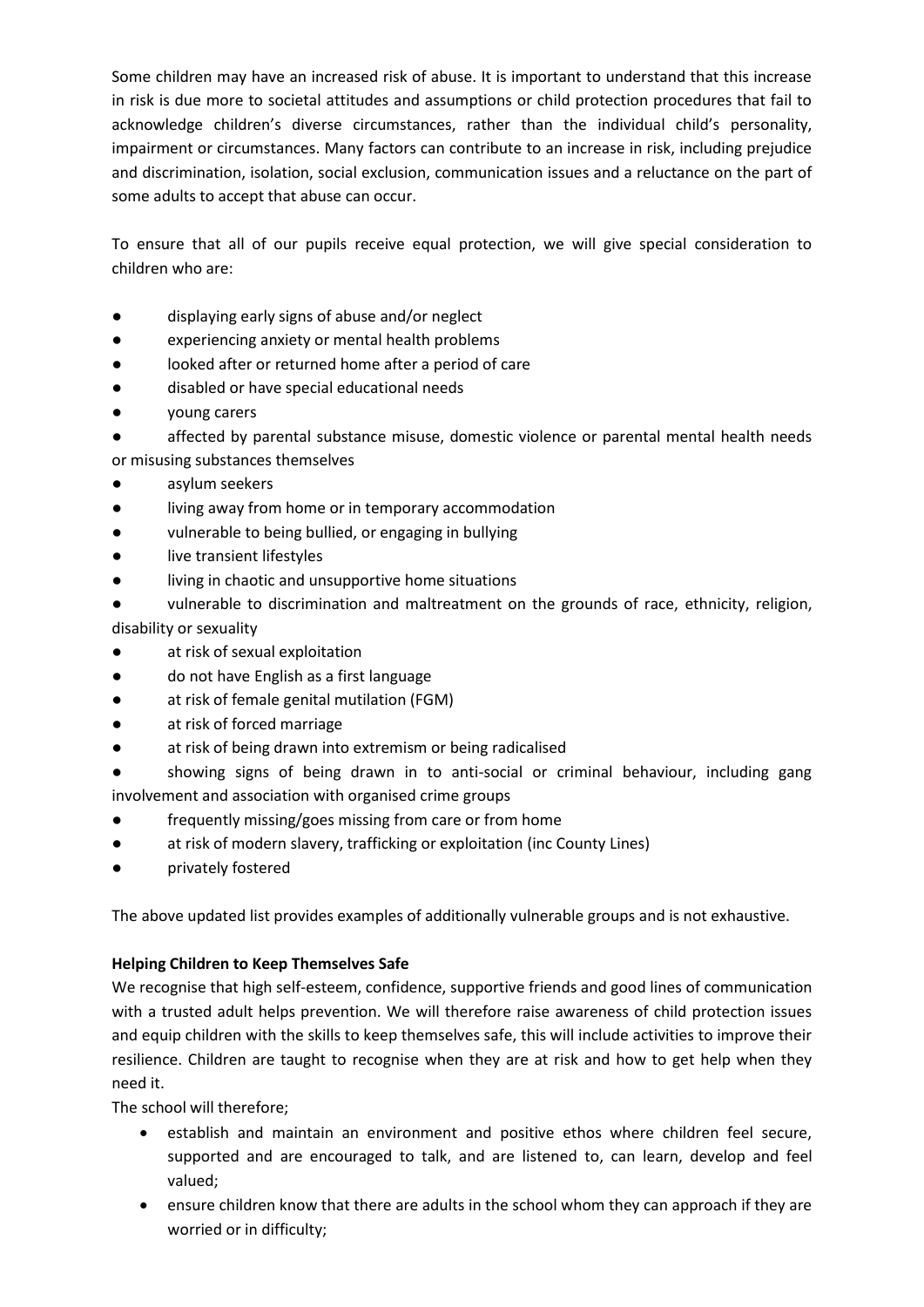include in the curriculum, activities and opportunities for PSHE which equip children with the skills they need to stay safe from abuse, develop resilience and that they know to whom to turn for help.

# **Support for Those Involved in a Child Protection Issue**

Child abuse is devastating for the child and can also result in distress and anxiety for staff who become involved. We will support pupils, their families, and staff by:

- taking all suspicions and disclosures seriously
- responding sympathetically to any request from pupils or staff for time out to deal with distress or anxiety
- maintaining confidentiality and sharing information on a need-to-know basis only with relevant individuals and agencies
- storing records securely
- offering details of helplines, counselling or other avenues of external support
- where a member of staff is the subject of an allegation made by a pupil, ensure that lines of communication are maintained
- following the procedures laid down in our child protection, whistleblowing, complaints and disciplinary procedures
- cooperating fully with relevant statutory agencies
- providing access to supervision for those staff dealing with child protection issues

# **Complaints Procedure**

Our complaints procedure will be followed where a pupil or parent raises a concern about poor practice towards a pupil that initially does not reach the threshold for child protection action. Complaints are managed by senior staff, the headteacher and governors. An explanation of the complaints procedure is available via the school office manager.

Complaints from staff are dealt with under the school's complaints and disciplinary and grievance procedures.

Complaints which escalate into a child protection concern will automatically be managed under the school's child protection procedures.

# **Whistle Blowing if You Have Concerns About a Colleague**

Staff who are concerned about the conduct of a colleague, including supply staff, towards a pupil are undoubtedly placed in a very difficult situation. They may worry that they have misunderstood the situation and they will wonder whether a report could jeopardise their colleague's career. All staff must remember that the welfare of the child is paramount. The school's whistleblowing code, available via the school office manager , enables staff to raise concerns or allegations, initially in confidence and for a sensitive enquiry to take place.

All concerns of poor practice or possible child abuse by colleagues should be reported to the head teacher. Complaints about the head teacher/principal should be reported to the chair of governors.

Staff may also report their concerns directly to children's social care or the police if they believe direct reporting is necessary to secure immediate actions

# **Allegations Against Staff**

When an allegation is made against a member of staff, including supply staff, governors, volunteers and agency staff, set procedures must be followed. It is rare for a child to make an entirely false or malicious allegation, although misunderstandings and misinterpretations of events do happen.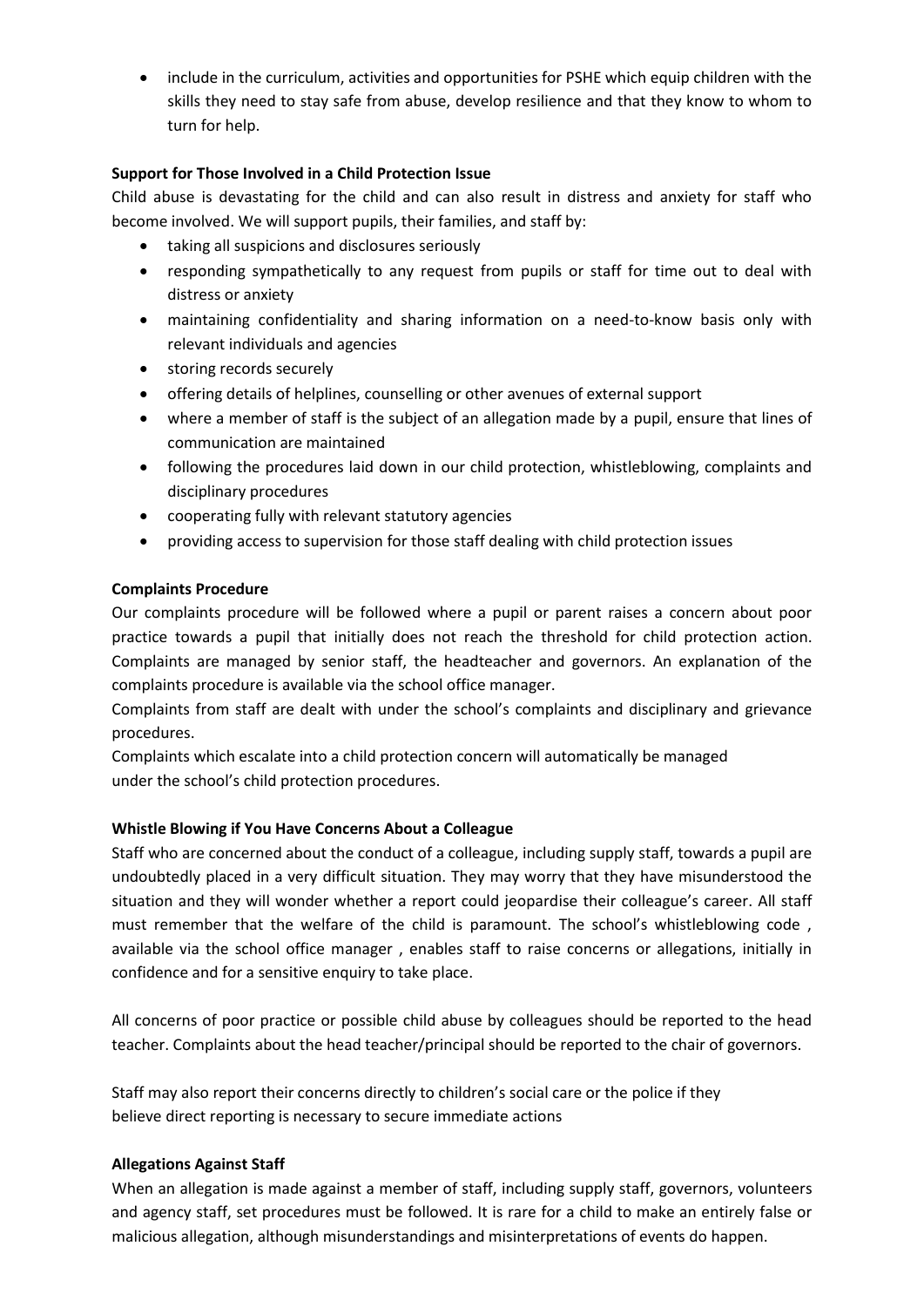A child may also make an allegation against an innocent party because they are too afraid to name the real perpetrator. Even so, we must accept that some professionals do pose a serious risk to pupils and we must act on every allegation.

Staff who are the subject of an allegation have the right to have their case dealt with fairly, quickly and consistently and to be kept informed of its progress. Suspension is not the

default option and alternatives to suspension will always be considered. In some cases, staff may be suspended where this is deemed to be the best way to ensure that children are protected. In the event of suspension, the school will provide support and a named contact for the member of staff. The school allegation procedure will be used in respect of all cases in which it is alleged that a teacher or member of staff (including supply teachers and volunteers) in a school or college that provides education for children under 18 years of age has:

- behaved in a way that has harmed a child, or may harm a child;
- possibly committed a criminal offence against or related to a child
- behaved towards a child or children in a way that indicates he or she may pose a risk of harm to children; or
- behaved or may behave in a way that indicates they may not be suitable to work with children.

The full procedures for dealing with allegations against staff can be found in Keeping Children Safe in Education (DfE, 2020) and in the school's Managing Allegations Policy and Procedures.

Staff, parents and governors are reminded that publication of material that may lead to the identification of a teacher who is the subject of an allegation is prohibited by law. Publication includes verbal conversations or writing, including content placed on social media sites.

Allegations concerning staff who no longer work at the school, or historical allegations will be reported to the police.

# **Staff Training**

It is important that all staff receive training to enable them to recognise the possible signs of abuse, neglect and exploitation and to know what to do if they have a concern.

New staff and governors will receive a mandatory briefing during their induction, which includes the school's child protection and safeguarding policy, behaviour policy, staff behaviour policy, reporting and recording arrangements, and details for the DSL.

All staff, including the head teacher (unless the head teacher is the DSL) and governors will receive training that is regularly updated. The NSSP recommends staff receive annual updates and a detailed programme (either online or face to face) at least every three years. The DSL (and deputies) will receive annual safeguarding training, with subjects to reflect local and national priorities and including a refresher session on their roles and responsibilities every two years.

All staff sign to confirm they have received a copy of the child protection and safeguarding policy and staff behaviour policy/code of conduct and have read Keeping Children Safe in Education 2020 (Part 1 and Annexe A)

Supply staff and other visiting staff will be given the school's **Visiting Staff Leaflet summary of the school's Child Protection and Safeguarding Policy**, which will be made available to them on their arrival.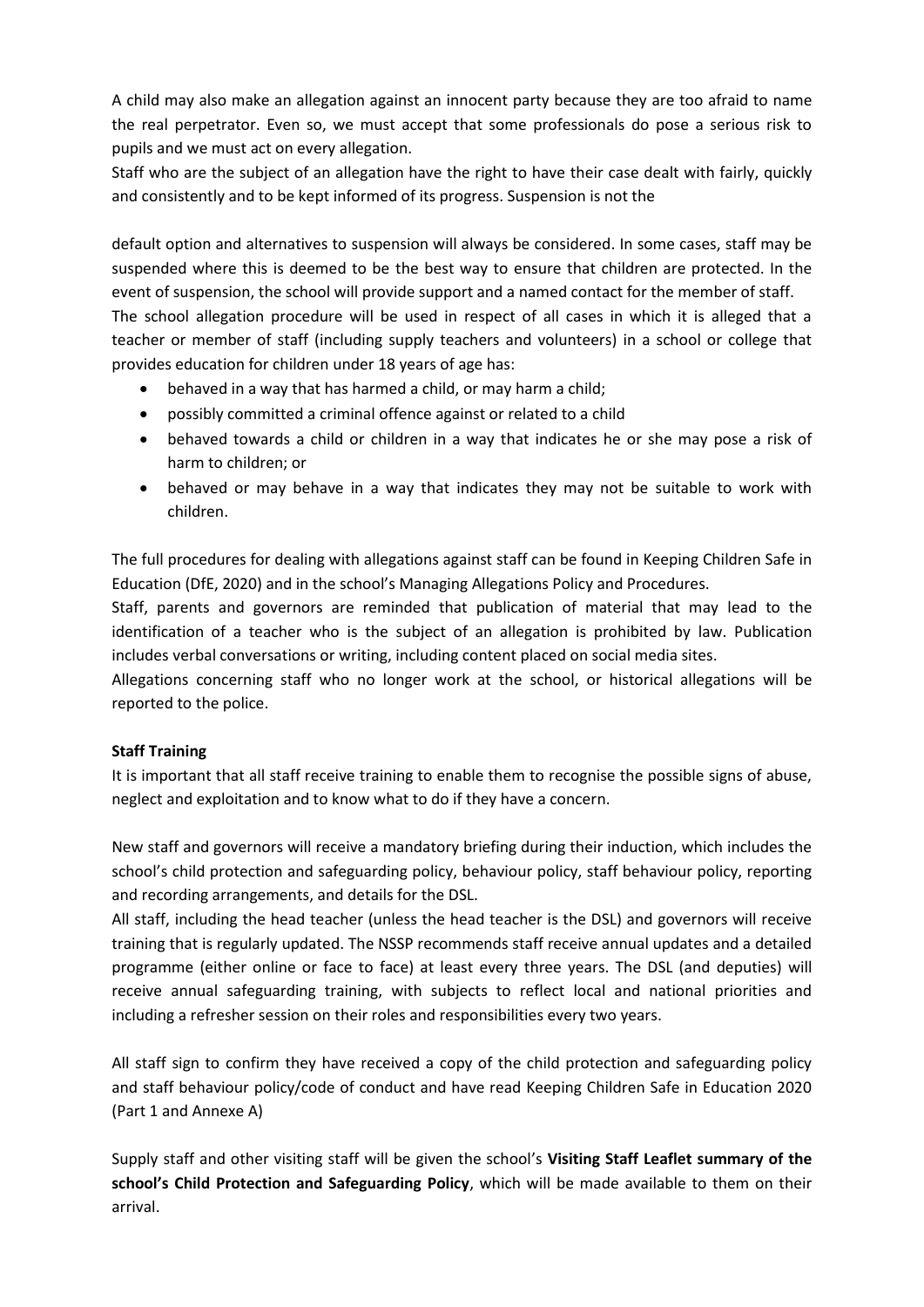#### **Safer Recruitment**

Our school endeavours to ensure that we do our utmost to employ safe staff by following the guidance in Keeping Children Safe in Education (2020) and the school's Staff Recruitment procedures (available via school office manager)

At least one member of each recruitment panel will have attended safer recruitment training.

The school obtains written confirmation from supply agencies or third party organisations that agency staff or other individuals who may work in the school have been appropriately checked. The school advises all agencies of their procedures for dealing with allegations, ensuring agencies are fully aware of the guidance set out in Keeping Children Safe in Education (2020) in relation to the school having a lead role in the management of any allegations, working with the LADO.

Trainee teachers will be checked either by the school or by the training provider, from whom written confirmation will be obtained.

The school maintains a single central record of recruitment checks undertaken.

#### **Regulated Activity**

Schools are 'specified places' which means that the majority of staff and volunteers will be engaged in regulated activity.

#### **Volunteers**

Volunteers, including governors will undergo checks commensurate with their work in the school and contact with pupils. Under no circumstances will a volunteer who has not been appropriately checked be left unsupervised or be allowed to engage in regulated activity. Supervised Volunteers Volunteers who work only in a supervised capacity and are not in regulated activity will undergo the safe recruitment checks appropriate to their role, in accordance with the school's risk assessment process and statutory guidance.

#### **Contractors**

The school checks the identity of all contractors working on site and requests DBS checks and barred list checks where required by statutory guidance. Contractors who have not undergone checks will not be allowed to work unsupervised or engage in regulated activity.

#### **Site Security**

Visitors to the school, including contractors, are asked to sign in and are given a badge, which confirms they have permission to be on site. Parents who are simply delivering or collecting their children do not need to sign in. All visitors are expected to observe the school's safeguarding and health and safety regulations to ensure children in school are kept safe. The head teacher will exercise professional judgement in determining whether any visitors should be escorted or supervised while on site.

#### **Extended School and Off-site Arrangements**

All extended and off site activities are subject to a risk assessment to satisfy health and safety and safeguarding requirements. Where extended school activities are provided by and managed by the school, the school child protection and safeguarding policy and procedures apply. If other organisations provide services or activities on our site the school will check that they have appropriate procedures in place, including safer recruitment procedures.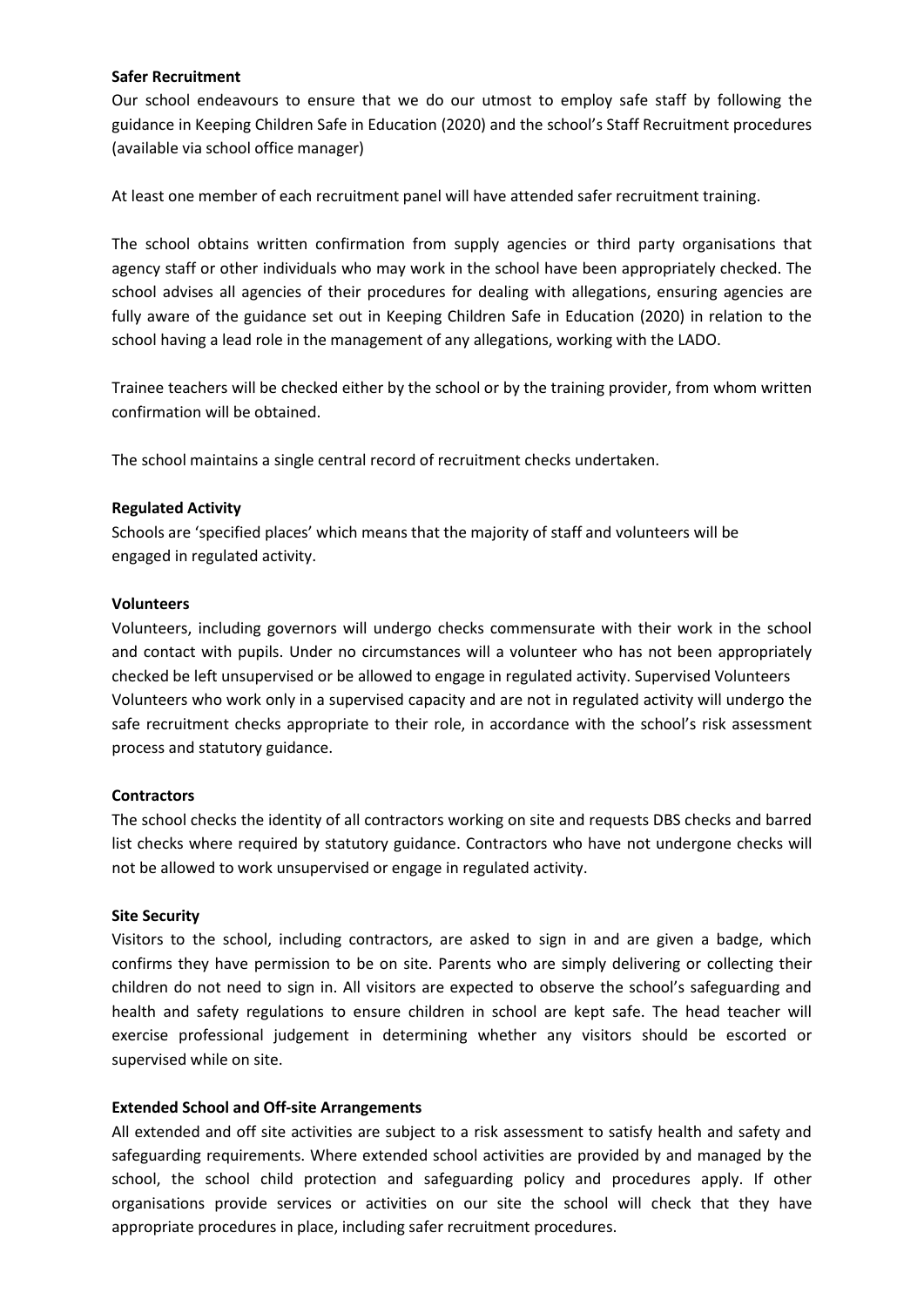When pupils attend off-site activities, including day and residential visits and work related activities, the school will check that effective child protection arrangements are in place.

# **Photography and Images**

The vast majority of people who take or view photographs or videos of children do so for entirely innocent and legitimate reasons. Sadly, some people abuse children through taking or distributing images, so we must ensure that we have some safeguards in place.

To protect pupils the school will:

- seek parental consent for photographs to be taken or published (for example, on our website or in newspapers or publications)
- use only the pupil's first name with an image
- ensure pupils are appropriately dressed
- encourage pupils to tell a member of staff if they are worried about any photographs that are taken of them.

#### **E-safety**

Pupils increasingly use electronic equipment on a daily basis to access the internet and share content and images via social networking sites including Facebook, Twitter, MSN, Tumblr, Snapchat and Instagram.

Unfortunately some adults and young people will use these technologies to harm children. The harm might range from sending hurtful or abusive texts and emails, to grooming and enticing children to engage in sexually harmful conversations, webcam photography or face-to-face meetings. Pupils may also be distressed or harmed by accessing inappropriate websites that promote unhealthy lifestyles, extremist behaviour and criminal activity.

The school's e-safety policy, available via school office manager explains how we try to keep pupils safe in school and whilst they are accessing on-line learning whilst out of school and protect and educate pupils in the safe use of technology. Cyberbullying and sexting by pupils will be treated as seriously as any other type of bullying and will be managed through school's anti-bullying procedures. Serious incidents may be managed in line with child protection procedures.

Students only have access via school network to the internet, with no portable devices or phones allowed in school. The school network is managed by Northumberland County Council, complying with the latest guidance on e-safety, including immediate updates and warnings for emerging issues of trends of concern. The children and parents are supplied with Acceptable use policies at the start of each academic year.

All staff receive e-safety training and the school's e-safety coordinator is Tina Bell.

The school considers e-safety as a priority and included in this is how we manage pupils' use of their own electronic devices on the school site, and in particular mobile phones. When pupils use the school's network to access the internet, they are protected from inappropriate content by our filtering and monitoring systems. However, many pupils are able to access the internet using their own data plan. To minimise inappropriate use, we as a school the school does not allow pupils access to mobile phones on the school premises. Any phones found are retained in the school office for parents/carers to collect that day.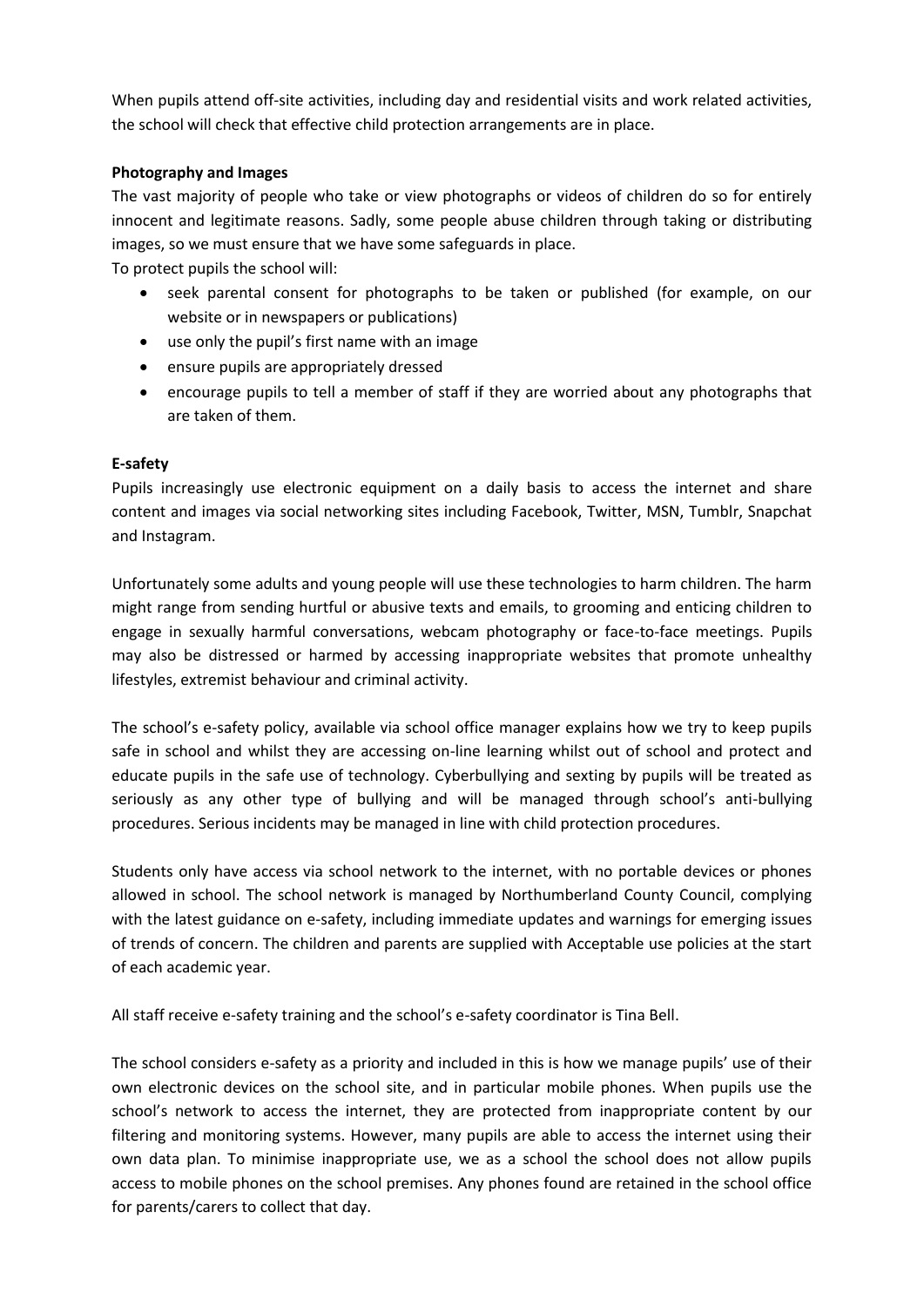#### **Staff/pupil Relationships**

The school provides advice to staff regarding their personal online activity and has strict rules regarding online contact and electronic communication with pupils. Staff found to be in breach of these rules may be subject to disciplinary action or child protection investigation, as per the schools staff code of conduct policy, available via the school office manager.

#### **Child Protection Procedures Recognising Abuse**

To ensure that our pupils are protected from harm, we need to understand what types of behaviour constitute abuse and neglect.

Abuse may be committed by adult men or women and by other children and young people. The four types of abuse are physical, sexual, emotional and neglect

All school staff need to understand the need to be particularly vigilant, taking advice from the DSL if they believe they identify a child who may need extra support or referred to an external agency. Staff must also ensure they are extra vigilant whilst working in the period post lockdown and whilst we continue to address the ongoing health and safety issues relating to the global pandemic.

#### **Impact of Abuse**

The impact of child abuse, neglect and exploitation should not be underestimated. Many children do recover well and go on to lead healthy, happy and productive lives, although most adult survivors agree that the emotional scars remain, however well buried. For some children, full recovery is beyond their reach, and the rest of their childhood and their adulthood may be characterised by anxiety or depression, self-harm, eating disorders, alcohol and substance misuse, unequal and destructive relationships and long-term medical or psychiatric difficulties.

Safeguarding incidents and/or behaviours can be associated with factors outside the school or college and/or can occur between children outside the school or college. All staff, but especially the designated safeguarding lead (and deputies) will consider the context within which such incidents and/or behaviours occur. Children's social care assessments will

consider such factors so it is important that schools and colleges provide as much information as possible as part of the referral process. This will allow any assessment to consider all the available evidence and the full context of any abuse.

#### **Taking Action**

Any child, in any family in any school could become a victim of abuse. Staff should always maintain an attitude of "it could happen here".

Key points for staff to remember for taking action are:

- in an emergency take the action necessary to help the child, if necessary call 999
- report your concern as soon as possible to the DSL, definitely by the end of the day
- do not start your own investigation
- share information on a need-to-know basis only  $-$  do not discuss the issue with colleagues, friends or family
- complete a written record seek support for yourself if you are distressed.

#### **If You are Concerned About a Pupil's Welfare**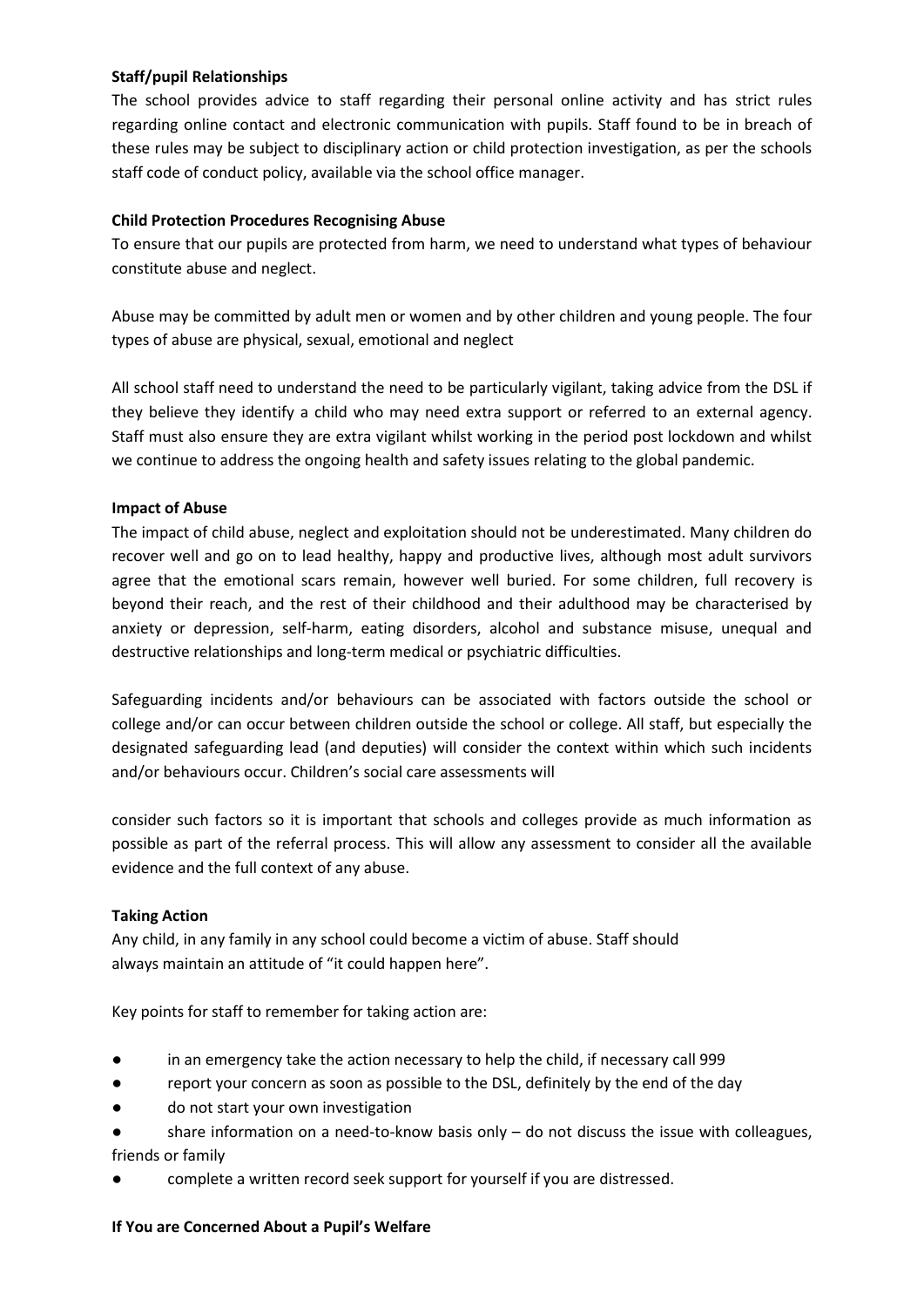There will be occasions when staff may suspect that a pupil may be at risk, but have no 'real' evidence. The pupil's behaviour may have changed or their patterns of attendance may have altered. In these circumstances, staff will try to give the pupil the opportunity to talk. The signs they have noticed may be due to a variety of factors, for example, a parent has moved out, a pet has died, a grandparent is very ill or an accident has occurred. It is fine for staff to ask the pupil if they are okay or if they can help in any way.

Staff should use CPOMs to record these early concerns. If the pupil does begin to reveal that they are being harmed, staff should follow the advice below. Following an initial conversation with the pupil, if the member of staff remains concerned, they should discuss their concerns with the DSL.

Concerns which do not meet the threshold for child protection intervention will be managed through the Early Help process

http://www.northumberland.gov.uk/Children/Family/Support.aspx#earlyhelpassessmentforms

#### **If a Pupil Discloses to You**

It takes a lot of courage for a child to disclose that they are being abused. They may feel ashamed, particularly if the abuse is sexual; their abuser may have threatened what will happen if they tell; they may have lost all trust in adults; or they may believe, or have been told, that the abuse is their own fault. Sometimes they may not be aware that what is happening is abusive.

If a pupil talks to a member of staff about any risks to their safety or wellbeing, the staff member will need to let the pupil know that they must pass the information on – staff are not allowed to keep secrets. The point at which they tell the pupil this is a matter for professional judgement. If they jump in immediately the pupil may think that they do not want to listen, if left until the very end of the conversation, the pupil may feel that they have been misled into revealing more than they would have otherwise.

During their conversations with the pupils staff will:

- allow them to speak freely
- remain calm and not overreact the pupil may stop talking if they feel they are upsetting their listener
- give reassuring nods or words of comfort 'I'm so sorry this has happened', 'I want to help', 'This isn't your fault', 'You are doing the right thing in talking to me'
- not be afraid of silences staff must remember how hard this must be for the pupil
- under no circumstances ask investigative questions such as how many times this has happened, whether it happens to siblings too, or what does the pupil's mother think about all this
- at an appropriate time tell the pupil that in order to help them, the member of staff must pass the information on and explain to whom and why
- not automatically offer any physical touch as comfort. It may be anything but comforting to a child who has been abused
- avoid admonishing the child for not disclosing earlier. Saying things such as 'I do wish you had told me about this when it started' or 'I can't believe what I'm hearing' may be the staff member's way of being supportive but may be interpreted by the child to mean that they have done something wrong
- tell the pupil what will happen next. The pupil may agree to go to see the designated senior person. Otherwise let them know that someone will come to see them before the end of the day.
- report verbally to the DSL even if the child has promised to do it by themselves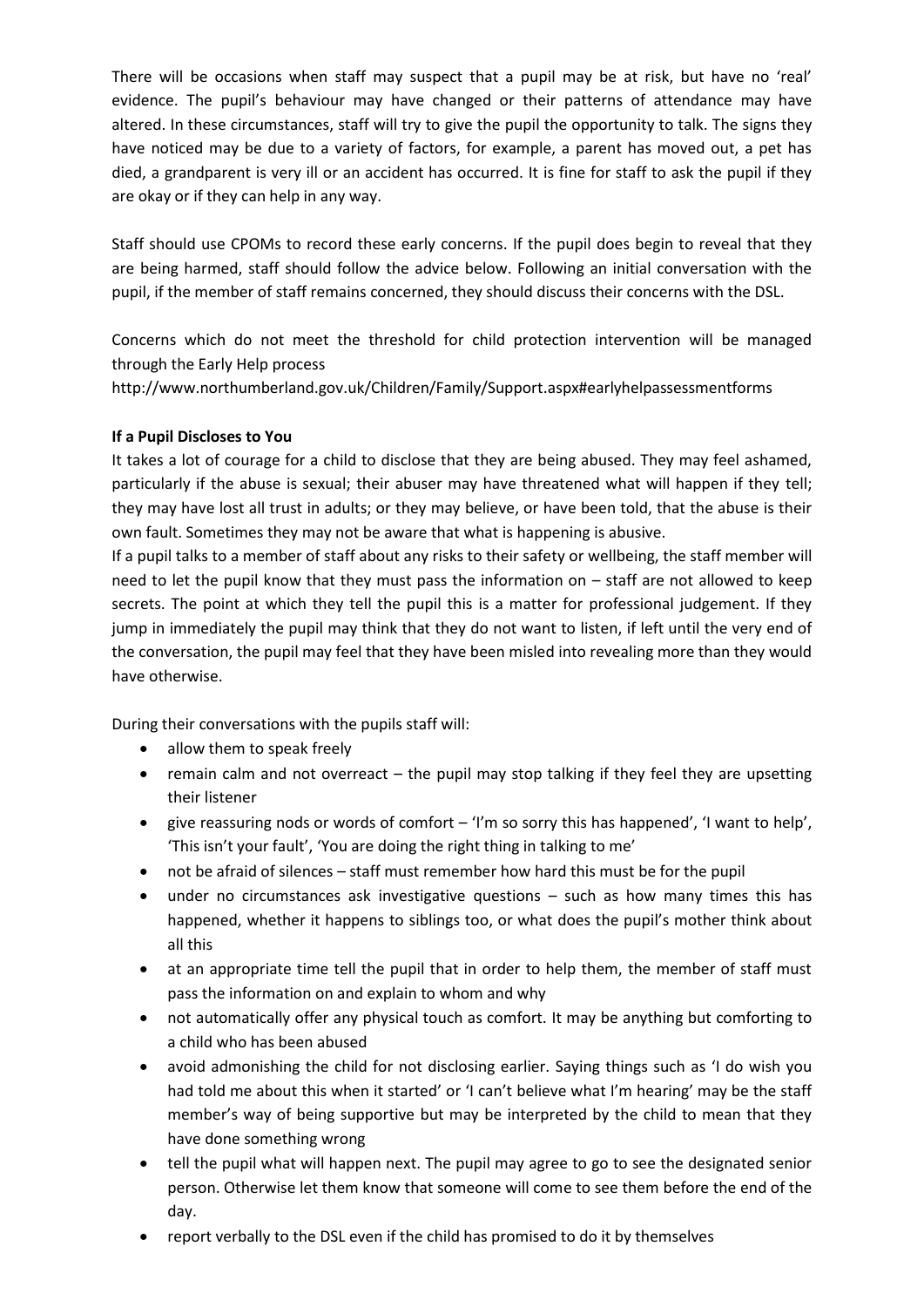- write up their conversation as soon as possible on the record of concern form/CPOMS referenced and hand it to the designated person
- seek support if they feel distressed.

# **Notifying Parents**

The school will normally seek to discuss any concerns about a pupil with their parents. This must be handled sensitively and the DSL will make contact with the parent in the event of a concern, suspicion or disclosure.

However, if the school believes that notifying parents could increase the risk to the child or exacerbate the problem, advice will first be sought from children's social care.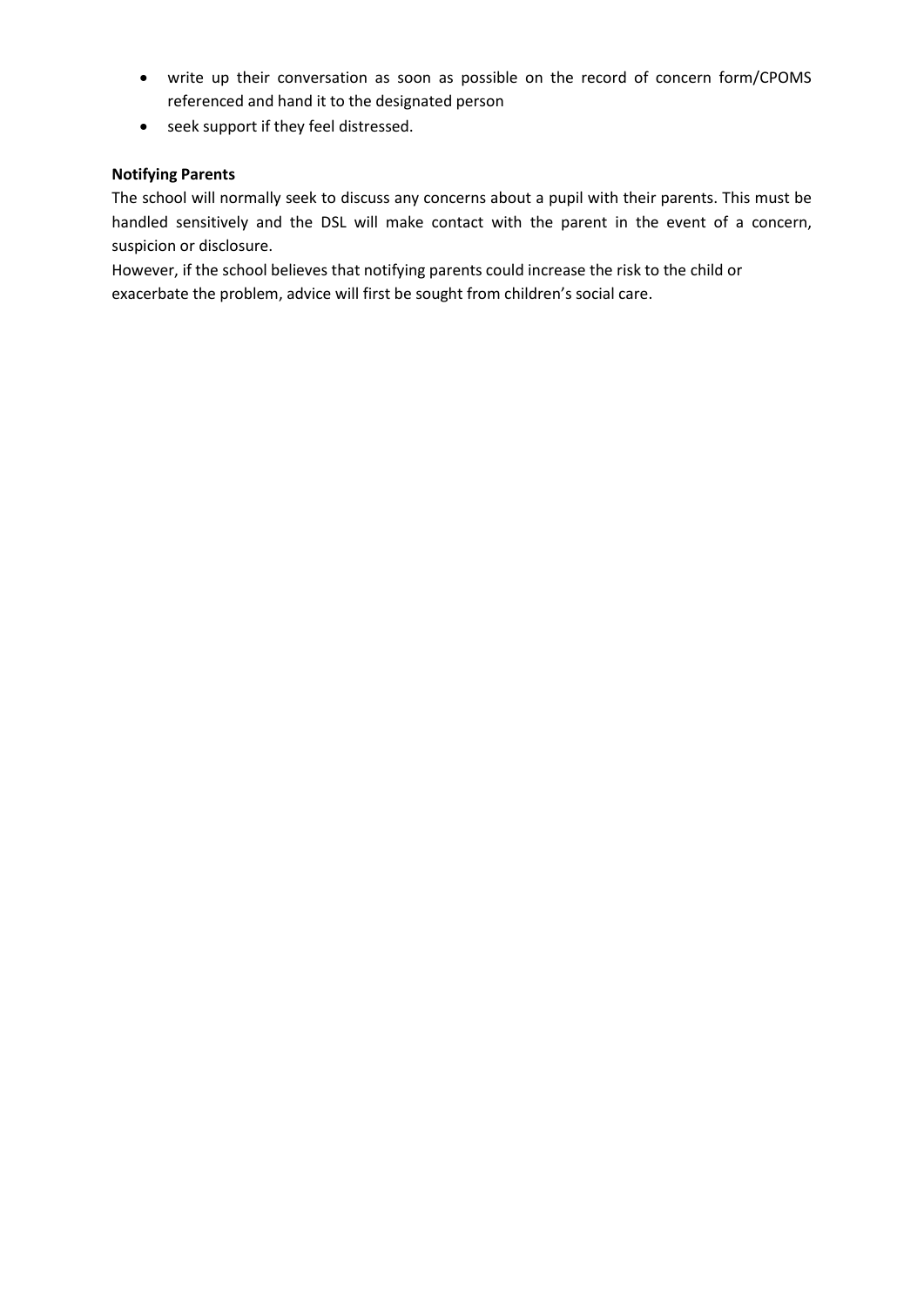# **Referral to Children's Social Care**

- **The DSL will make a referral to children's social care** if it is believed that a pupil is suffering or is at risk of suffering significant harm.
- The pupil (subject to their age and understanding) and the parents will be told that a referral is being made, unless to do so would increase the risk to the child.
- Any member of staff may make a direct referral to children's social care if they
- genuinely believe independent action is necessary to protect a child.
- The DSL should keep relevant staff informed about actions taken, they do not need to share all information but staff must be confident their concerns have been actioned.

# **Confidentiality and Sharing Information**

All staff will understand that child protection issues warrant a high level of confidentiality, not only out of respect for the pupil and staff involved but also to ensure that information being released into the public domain does not compromise evidence.

Staff should only discuss concerns with the designated safeguarding lead, head teacher or chair of governors (depending on who is the subject of the concern). That person will then decide who else needs to have the information and they will disseminate it on a 'need-to- know' basis.

However, following a number of cases where senior leaders in school had failed to act upon concerns raised by staff, Keeping Children Safe in Education (2020) emphasises that any member of staff can contact children's social care if they are concerned about a child.

Child protection information will be stored and handled in line with the Data Protection Act 1998 and GDPR

Information sharing is guided by the following principles. The information is:

- necessary and proportionate
- relevant
- adequate
- accurate
- timely
- secure

Information sharing decisions will be recorded, whether or not the decision is taken to share. Record of concern forms and other written information will be stored in a locked facility

and any electronic information will be password protected and only made available to relevant individuals.

Every effort will be made to prevent unauthorised access, and sensitive information should not routinely be stored on laptop computers, which, by the nature of their portability, could be lost or stolen. Child protection information, including Operation Encompass and Operation Endeavour notifications will be stored separately from the pupil's school file and the school file will be 'tagged' to indicate that separate information is held.

The DSL will normally obtain consent from the pupil and/or parents to share sensitive information within the school or with outside agencies. Where there is good reason to do so, the DSL may share information without consent, and will record the reason for not obtaining consent.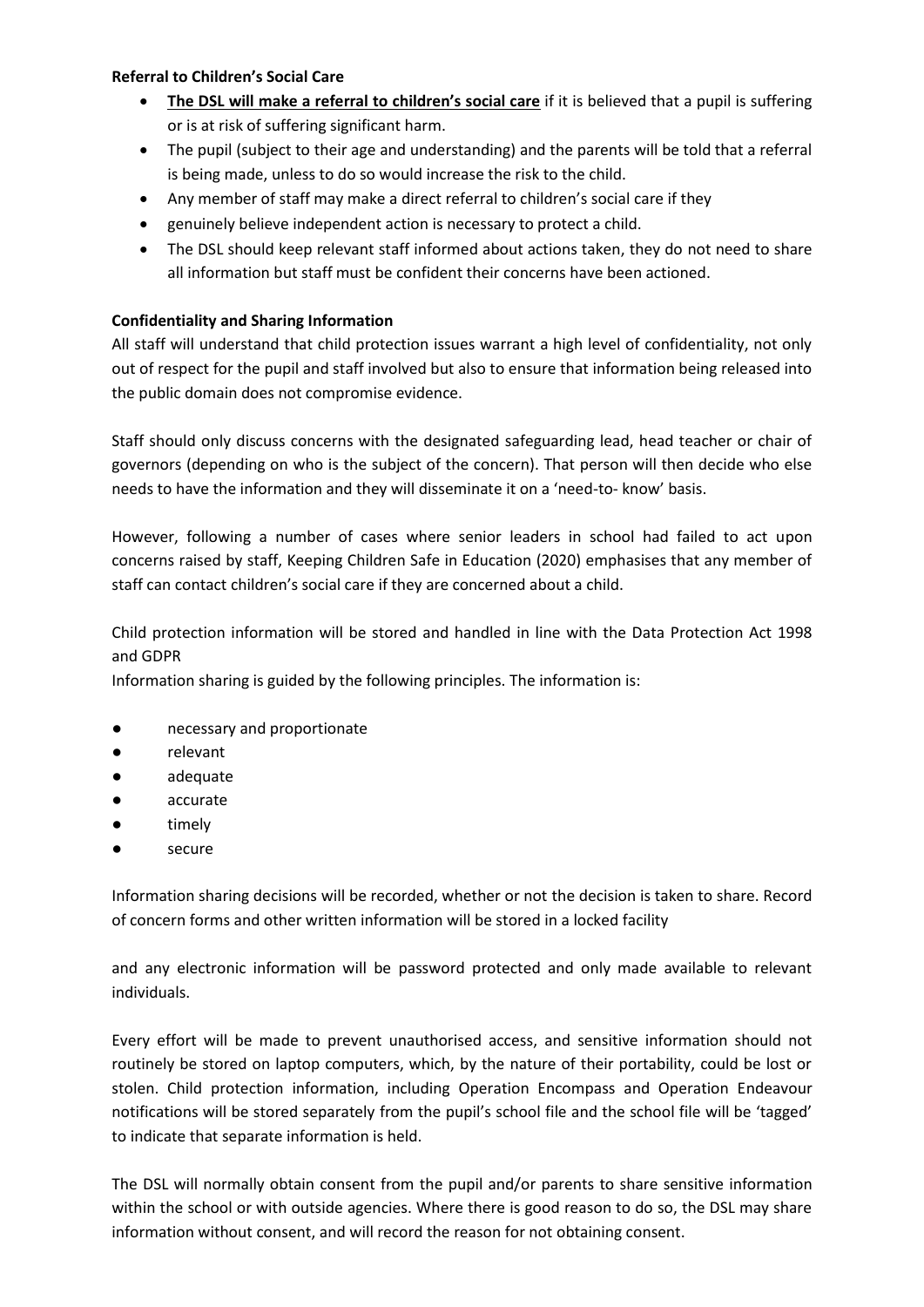Child protection records are normally exempt from the disclosure provisions of the Data Protection Act, which means that children and parents do not have an automatic right to see them. If any member of staff receives a request from a pupil or parent to see child protection records, they will refer the request to the head teacher or DSL

The Data Protection Act and GDPR do not prevent the sharing of information for the purposes of keeping a child safe.

The school's confidentiality and information-sharing policy is available to parents and pupils on request, and is available via school office manager.

#### **The Child's Wishes**

Where there is a safeguarding concern, governing bodies, proprietors and school or college leaders should ensure the child's wishes and feelings are taken into account when determining what action to take and what services to provide. Systems should be in place for children to express their views and give feedback. Ultimately, all systems and processes should operate with the best interests of the child at their heart.

#### **Reporting Directly to Child Protection Agencies**

Staff should follow the reporting procedures outlined in this policy. However, they may also share information directly with children's social care, police or the NSPCC if:

- the situation is an emergency and the designated senior person, their deputy, the head teacher and the chair of governors are all unavailable
- they are convinced that a direct report is the only way to ensure the pupil's safety
- for any other reason they make a judgement that direct referral is in the best interests of the child.

#### **Work Experience**

The school has detailed procedures to safeguard pupils undertaking work experience, including arrangements for checking people who provide placements and supervise pupils on work experience which are in accordance with the guidance in Keeping Children Safe in Education (2020)

#### **Children Staying With Host Families**

The school may make arrangements for pupils to stay with a host family during a foreign exchange trip or sports tour. In such circumstances the school follows the guidance in Keeping Children Safe in Education (2020), to ensure that hosting arrangements are as safe as possible.

Some overseas pupils may reside with host families during school terms and we will work with the local authority to check that such arrangements are safe and suitable

**Our designated safeguarding lead who has responsibility for Child Protection issues**

is:Richard Bollands, Head teacher Last trained May 2021

Deputising arrangements:

Amy Walton , Assistant Head teacher Last trained July 2019